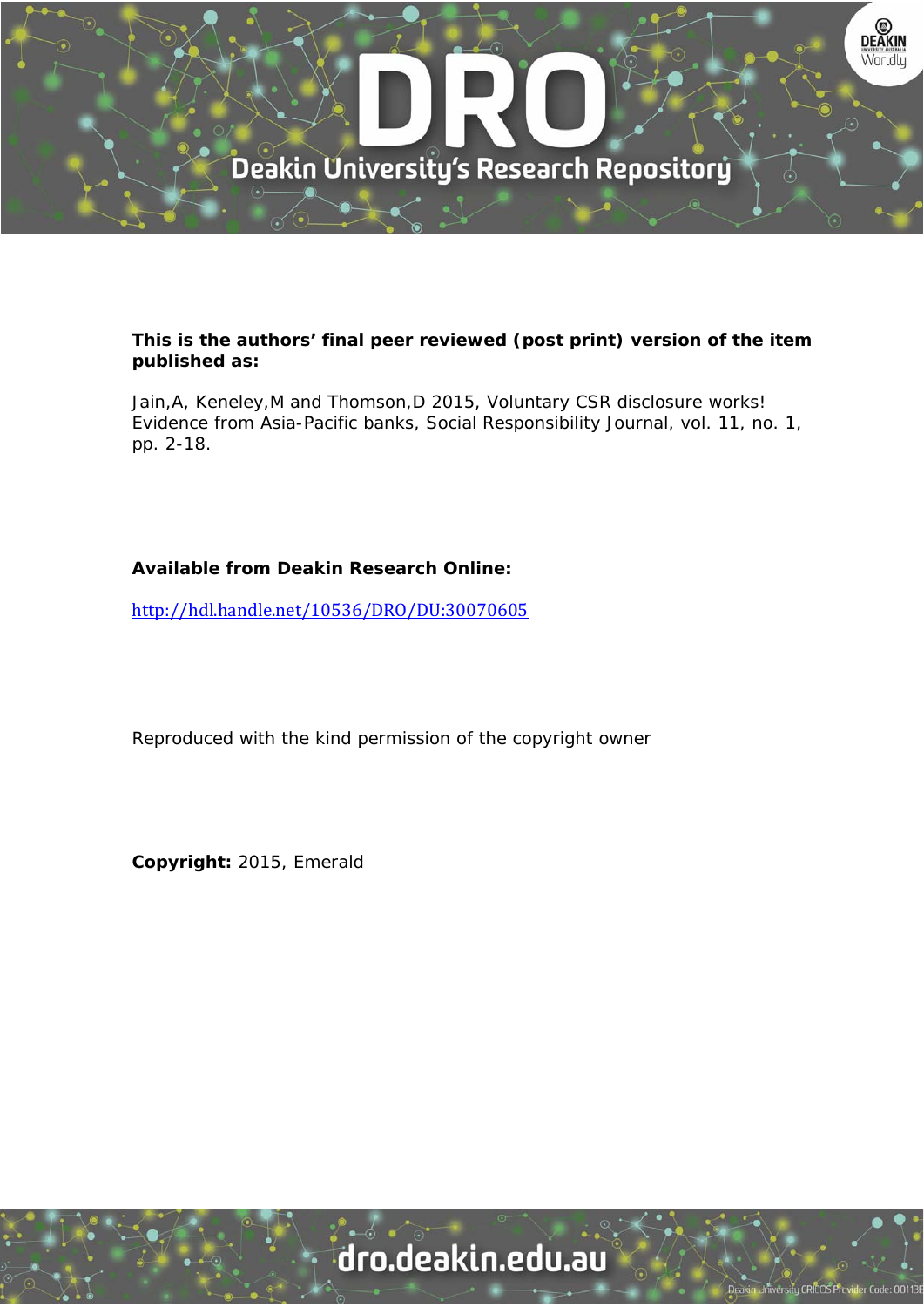# Voluntary CSR disclosure works! Evidence from Asia‐Pacific banks

Ameeta Jain, Monica Keneley and Dianne Thomson

## Abstract

**Purpose –** The purpose of this paper is to evaluate corporate social responsibility (CSR) reporting in six large banks each from Japan, China, Australia and India over the period of 2005‐2011.

**Design/methodology/approach –** CSR and banks' annual reports and websites were analysed using a comprehensive disclosure framework to evaluate the themes of ethical standards, extent of CSR reporting, environment, products, community, employees, supply chain management and benchmarking.

**Findings –** Over the seven years, bank CSR disclosure improved in all four countries. Australian banks were found to have the best scores and Indian banks demonstrated maximum improvement. Despite the absence of legislative requirements or standards for CSR, this paper finds that CSR reporting continued to improve in quality and quantity in the region on a purely voluntary basis.

**Research limitations/implications –** This study indicates that financial institutions have a commitment to CSR activities. The comparison between financial institutions in developed and developing economies suggests that the motivation for such activities is complex. A review of the studied banks suggests that strategic rather than economic drivers are an important influence.

**Practical implications –** Asia‐Pacific Governments need not mandate bank CSR reporting standards as the banks improved their CSR reporting consistently over the seven years despite the Global Financial Crisis (GFC).

**Originality/value –** A disclosure framework index is used to assess the comprehensiveness of bank practice in relation to CSR reporting. This approach enables cross‐sectional and cross‐country comparisons over time and the ability to replicate and apply to other industries or sectors.

**Keywords** Voluntary disclosure, CSR reporting, Asia‐Pacific, Banks, Disclosure assessment framework

**Paper type** Research paper

## Introduction

The extent of voluntary corporate social responsibility (CSR) reporting has been increasing in recent years in response to demands that corporations be more accountable for their actions (KPMG, 2011). Kobrin (2009) states that "the post Westphalian transition‐ emergence of multiple authorities, increasing ambiguity of borders and blurring the line between public and private spheres" has resulted in loss of proper oversight of large corporations. This is particularly true for CSR, as the line of control for mandating CSR reporting is hazy between individual governments and multiple international bodies. There is no clear legislative control for CSR reporting in many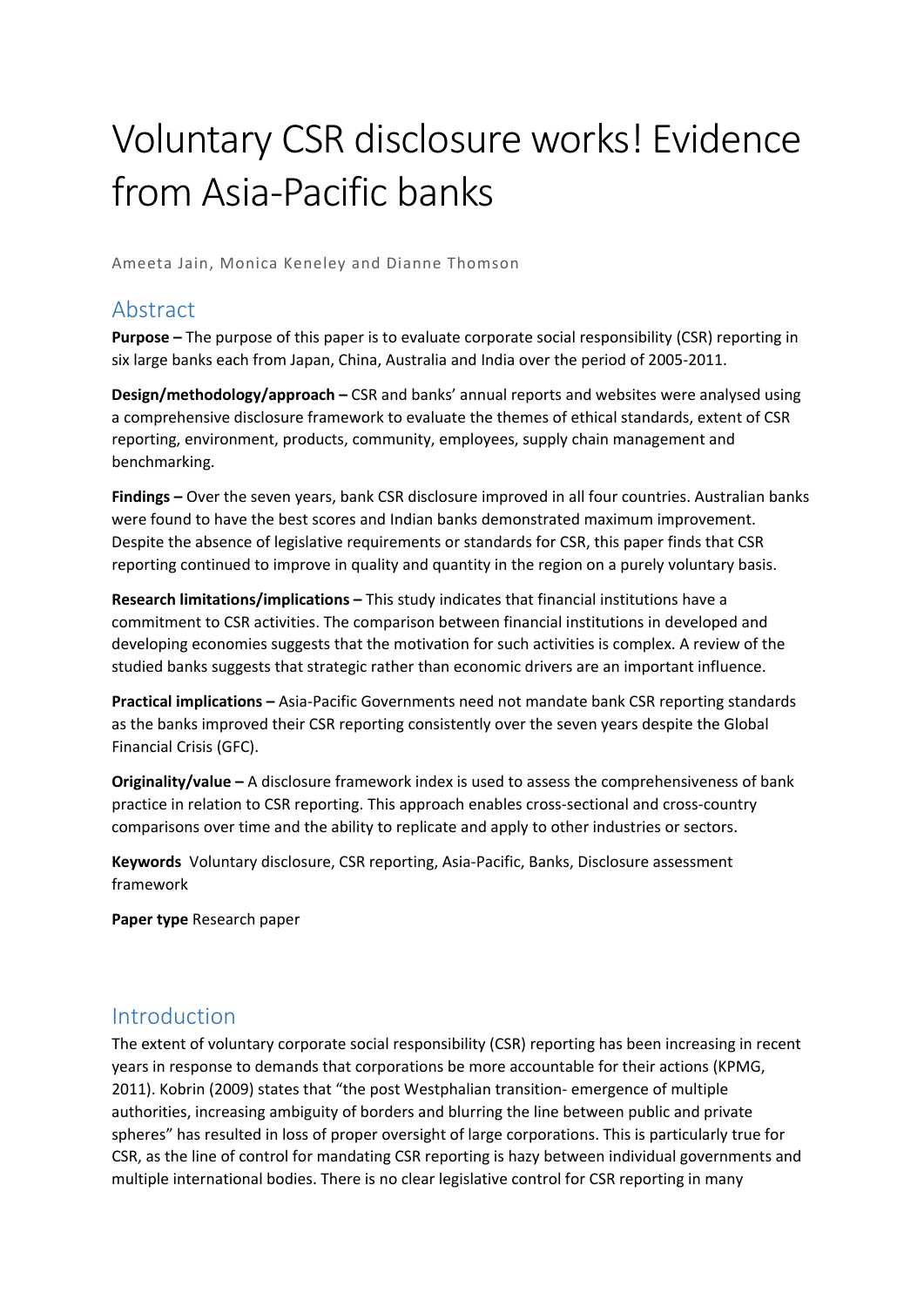countries around the world, especially in the Asia‐Pacific region. However, concerns relating to the extent and quality of disclosures have led to calls for the introduction of mandatory reporting requirements (Cowan and Gadenne, 2005). The introduction of a number of international standards and global benchmarks has answered some of these reservations and provided a timely interface between voluntary and compulsory disclosure regimes.

Banks have become increasingly involved in the financing of activities which aim at sustainable development (Scholtens, 2009). In acknowledging the concern of stakeholders, some banks have also identified CSR as a marketing opportunity and as a means of differentiating their product. Research suggests that a number of benefits may accrue to any business with the adoption of a CSR platform. These include increased customer retention, lower costs and increased attractiveness to overseas investors (Karake, 1998; Orlitzky et al., 2003; Thomson and Jain, 2006). This is certainly the case in mature economies (Demirgüç‐Kunt and Detragiache, 1998) such as Australia (Acquaah‐ Gaisie, 2000; Thomson and Jain, 2006; Thomson and Jain, 2010) and Japan (Fukukawa and Moon, 2004; Chapple and Moon, 2005).

CSR activity in emerging economies (Demirgüç‐Kunt and Detragiache, 1998), such as India and China, has been driven by pressure from parent companies (in the case of transnational companies), international markets and international agencies (Belal and Momin, 2009). Sixty per cent of China's largest companies report on CSR (KPMG, 2011). However Gao et al. (2005) found that CSR reporting was lower in the banking sector than in others. Similarly, Indian companies are looking at CSR initiatives to save money, improve "public relations", reduce the environmental footprint and make Indian industries more attractive to investors from other markets (Matani and Ahuja, 2010). In countries such as India, regulators have actively encouraged CSR activities amongst banks but have stopped short of mandatory controls (Bihari and Pradhan, 2011). Other reasons for the presumed disparity in CSR reporting uptake between various economies may be linked to cultural differences in the nature and conduct of businesses and the socio‐economic and political climate under which they operate (Jenkins, 2005; Midttun et al., 2006).

The issue of voluntary versus mandatory CSR disclosure has been debated for a number of years. Exponents of voluntary disclosure point to the increase in CSR reporting in the past decade arguing that for a variety of reasons firms have an incentive to disclose social and environmental behaviours without compulsion. The counter argument questions the quality of such disclosures. A suggestion is made that firms only disclose information that narrows the "legitimacy gap" (Cowan and Gadenne, 2005). Empirical investigation of disclosure patterns has not provided conclusive evidence to support either case. It is the intention of this paper to contribute to the debate with an examination of CSR reporting trends amongst leading banks in the Asia‐Pacific region. The three largest economies in Asia by Gross Domestic Product (GDP), namely, China, Japan and India, and the largest economy in the Pacific region, Australia, are included in this research as the dominant economies of the Asia-Pacific region. It is the aim of this paper to investigate the nature and extent of CSR disclosures provided and whether they have increased over time. A key question addressed is whether voluntary disclosure amongst major banks in the Asia‐Pacific region is adequate or is there a case to be made for further regulation? In answering the research question, a disclosure reporting index will be constructed to assess the contribution of banks to a range of CSR initiatives over an extended time period.

The paper will proceed in the next section with a review of the literature pertaining to CSR and the motivations for adopting such a strategy. The following sections will develop a research methodology to assess the social and environmental responsibilities of internationally operating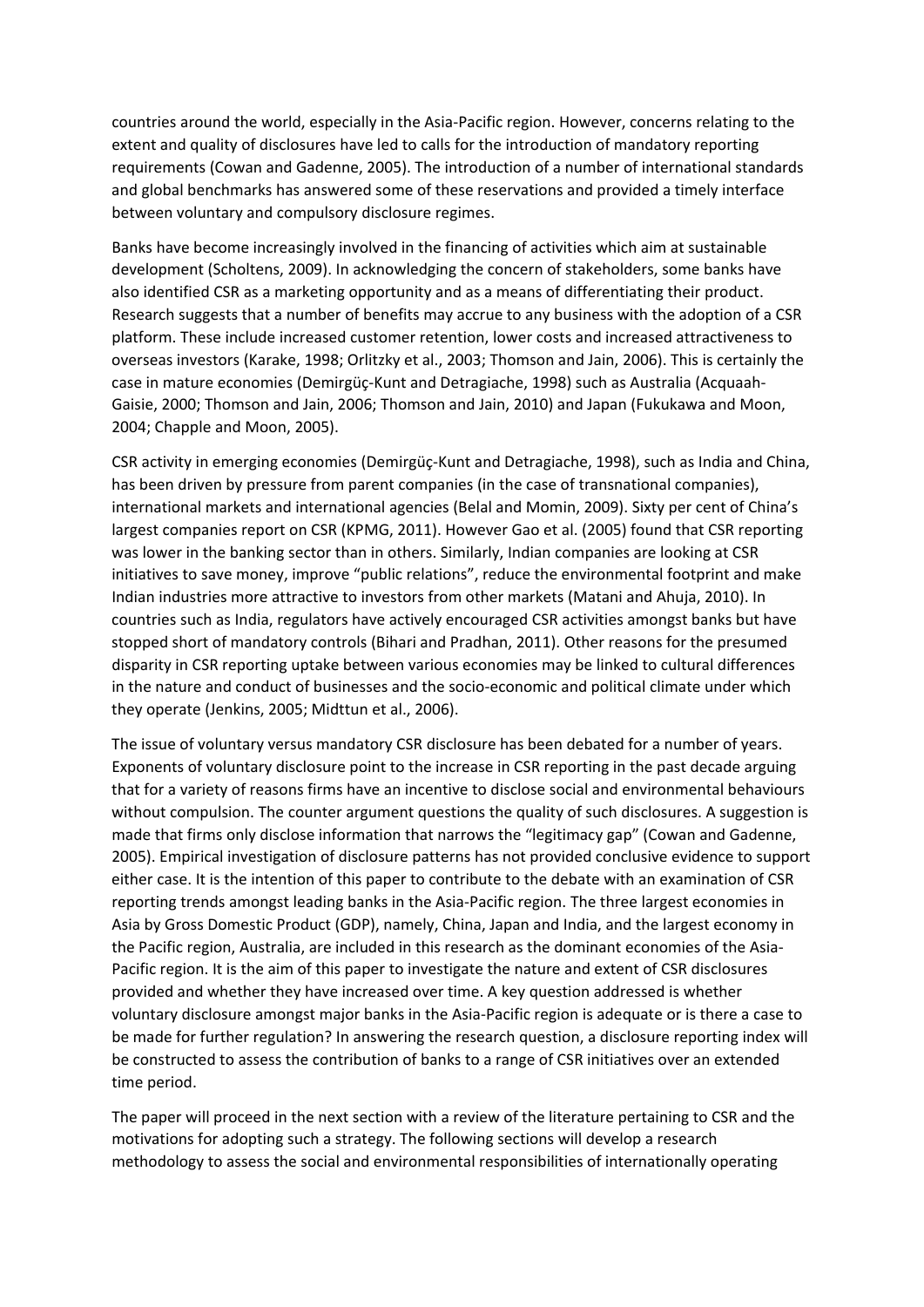banks. This framework will be utilised to compare and analyse CSR activities in major banks in Australia, Japan, China and India.

#### CSR: a concept

Although the concept of CSR has been a focus of academic inquiry for over 60 years, there is no universally accepted definition of CSR (OECD, 2004, 2009, 2010; Arvidsson, 2010; Lee, 2011). Heal (2005, p. 393) provides a definition of CSR stating that, "CSR involves taking actions which reduce the extent of externalised costs or avoid distributional conflicts". This implies that the social costs are often borne by both corporations and society, with aliquots determined by negotiation, an unwritten contract that is subject to review by society. Consequently, good CSR results in reduction of risk, waste, improvement of relations with regulators, generating brand equity, improving human relations and employee productivity and reducing cost of capital (Heal, 2005). The World Bank, on the other hand, defines CSR as the "commitment of business to contribute to sustainable economic development – working with employees, their families, the local community and society at large to improve the quality of life, in ways that are both good for business and good for development" (Ward, 2004). The Organisation for Economic Co‐operation and Development (OECD) (2004, 2009, 2010) does not have a formal definition of CSR, but it has published a series of "guidelines for multinational enterprises".

The approach taken by the financial institutions to CSR is broad brush. Australian banks such as the Westpac Bank, for example, define CSR as: "At its core, it is simply about having a set of decent values and behaviours that underpin our everyday activities" (Westpac, 2012). The National Australia Bank takes a similar view stating that "We're‐committed to doing the right thing – helping our customers, communities and our people realise their potential" (NAB, 2012). On drilling down into these definitions, several key areas can be identified. For the purposes of this paper, CSR is defined as those policies that address the commitment of the firm to actions that contribute to the welfare of its customers, its employees, the broader community and the environment.

Financial institutions do not produce physical products likely to directly impact on either the environment or the community. Such institutions have, nevertheless, been conscious of the implications of their actions, either directly or indirectly, in supporting economic growth and influencing the allocation of resources. Reporting of CSR initiatives amongst financial firms increased globally from 49 to 61 per cent between 2008 and 2011 (KPMG, 2011). The growth in reporting suggests that the issue of CSR is receiving more attention by these firms and that the number of reportable policy initiatives has increased. In the Asia‐Pacific region, there are no legislative requirements for overall CSR disclosure for banks. This means that CSR reporting by companies is purely voluntary. "Soft regulation" is provided by international bodies such as the OECD (2004, 2009, 2010), the World Bank, non‐government organisations and stakeholder groups. These organisations provide guiding principles used as a reference by many companies.

Explanations of the incentives for voluntary disclosure vary but may be broadly classed into two categories: those that are based on economic drivers and those based on strategic motives. Economic explanations centre on issues of information asymmetry and costs. The agency problem caused by the separation of managers from owners and investors is compounded by information asymmetry. This problem can be reduced for stakeholders with the adoption of monitoring devices. Disclosure protocols are a monitoring device in this sense and are thought to reduce the incidence of agency cost. As such, there is an incentive for firms to disclose information to encourage equity and debt holders to invest (Cotter et al., 2011).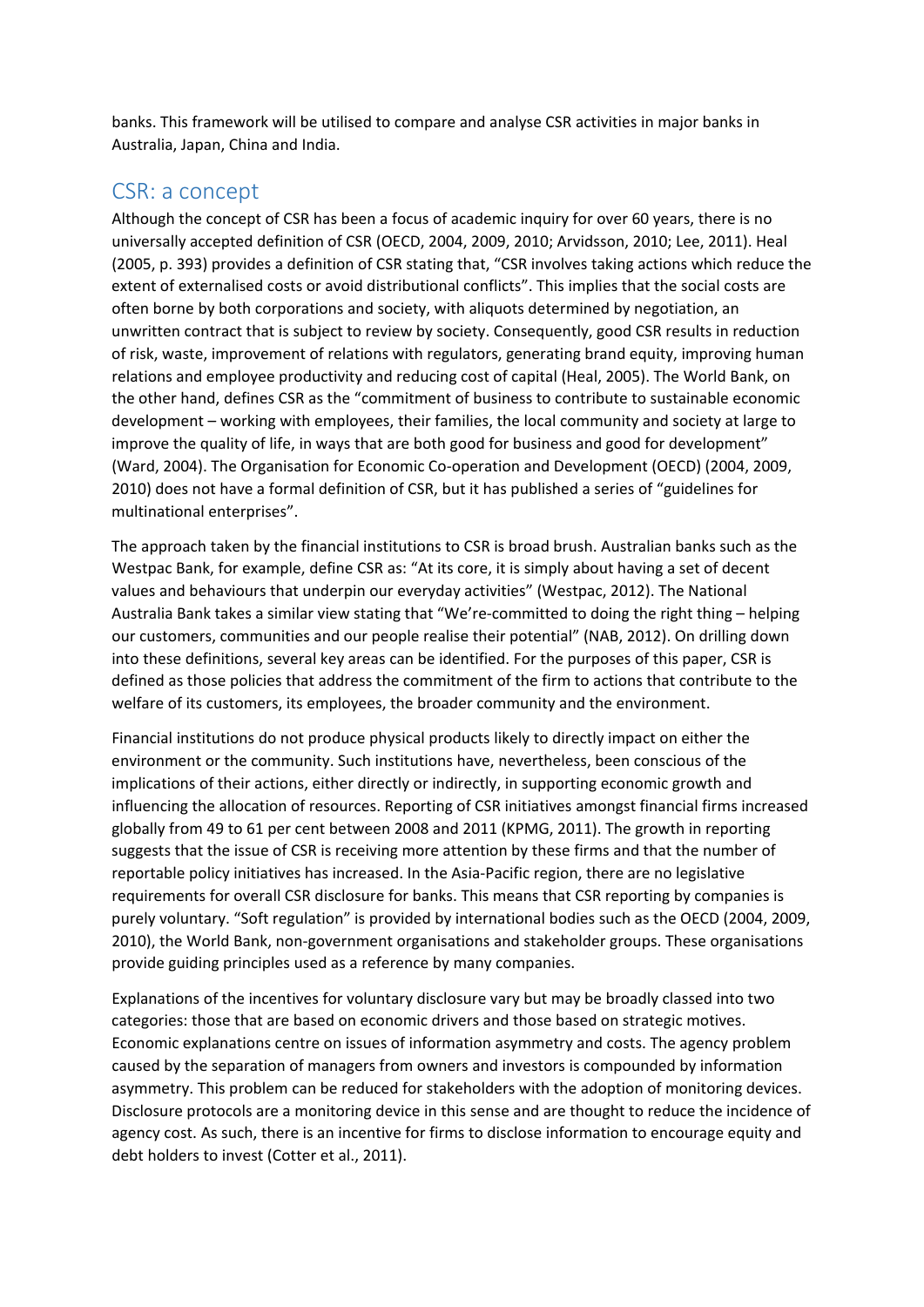An alternative viewpoint is that of political cost theory. This model suggests that managers are concerned with reducing the costs associated with adverse political actions. The incentive to disclose occurs when the benefits of doing so exceed the risks of increased intervention if disclosure does not occur. In this context, Gamerschlag et al. (2011) argue that firms disclose information because it is in their economic interest to do so. Strategic motives centre on the organisation and its operating environment. Two most commonly cited theories in this respect are stakeholder theory and legitimacy theory. Stakeholder theory emphasises the link between the organisation and its constituents. It suggests that firms accept that stakeholders have the capacity to influence decision‐ making processes. Consequently, they will consider their interests when taking organisational decisions. In this respect, firms have an incentive to disclose information to demonstrate that they are taking stakeholder views into account (Cotter et al., 2011). Legitimacy theory explains this incentive from a slightly different perspective. The relationship between the organisation and the rest of the society is based on an expectation that it behaves in a certain manner. When public perceptions of the company differ from its actual performance, there is an incentive for the firm to act, providing an inducement to disclose socially responsible behaviour to manage stakeholder expectations (Cotter et al., 2011). While the motivations for voluntary disclosure may differ from organisation to organisation, there is no doubt that it is seen as a necessary imperative by many firms.

## Methodology and data

Prior studies (Clarkson et al., 2008; Gjølberg, 2009) point to a number or definitional and practical issues which complicate analysis of CSR reporting. The complexities of defining CSR activities have led researchers to adopt differing approaches to measurement. For example, ratings agencies have developed benchmarks and indicators that can be used to determine whether firms conform to certain standards. Adherence to values, such as those laid down in the Global Reporting Initiative (GRI), or the Equator Principles, indicates that firms comply with certain sets of standards designed to promote socially responsible behaviour. Listing in indices, such as the Dow Jones Sustainability Index or the FTSE4 Good Index, provides an indication that broader standards have been met. A problem with these approaches is that they are, by necessity, generic and not tailored for specific industry profiles. Another potential problem is that the independence of the bodies awarding these indices is questionable, as they often have Chief Executive Officers (CEOs) or board members of target companies on their own boards. This is a potential conflict of interest for these CEOs and other company officials. An alternative approach is to consider the disclosure and reporting information published by companies themselves. Such a method is often taken as a proxy indicator of CSR practice.

By analysing the disclosure and reporting of CSR initiatives, it is possible to gain an understanding of the approach that firms take to social and environmental issues. This is often done through content analysis by mapping of disclosure items in either annual or other company reports (Guthrie and Abeysekera, 2006). Content analysis has been the focus of much of the accounting research in this field (Parker, 2005, 2010). This methodology involves codifying the text of a report, such as an annual report, according to specific criteria. It is assumed that the amount of information disclosed reflects its importance (Yongvanich and Guthrie, 2005). Examples of studies that have used content analysis to examine CSR reporting include Tilt (2001), Guthrie and Farneti (2008), Adams and Frost (2007) and Yongvanich and Guthrie (2005).

The approach to content analysis is not without complications. There is no consensus concerning which unit of analysis should be adopted: words, sentences, paragraphs or pages. Whichever unit is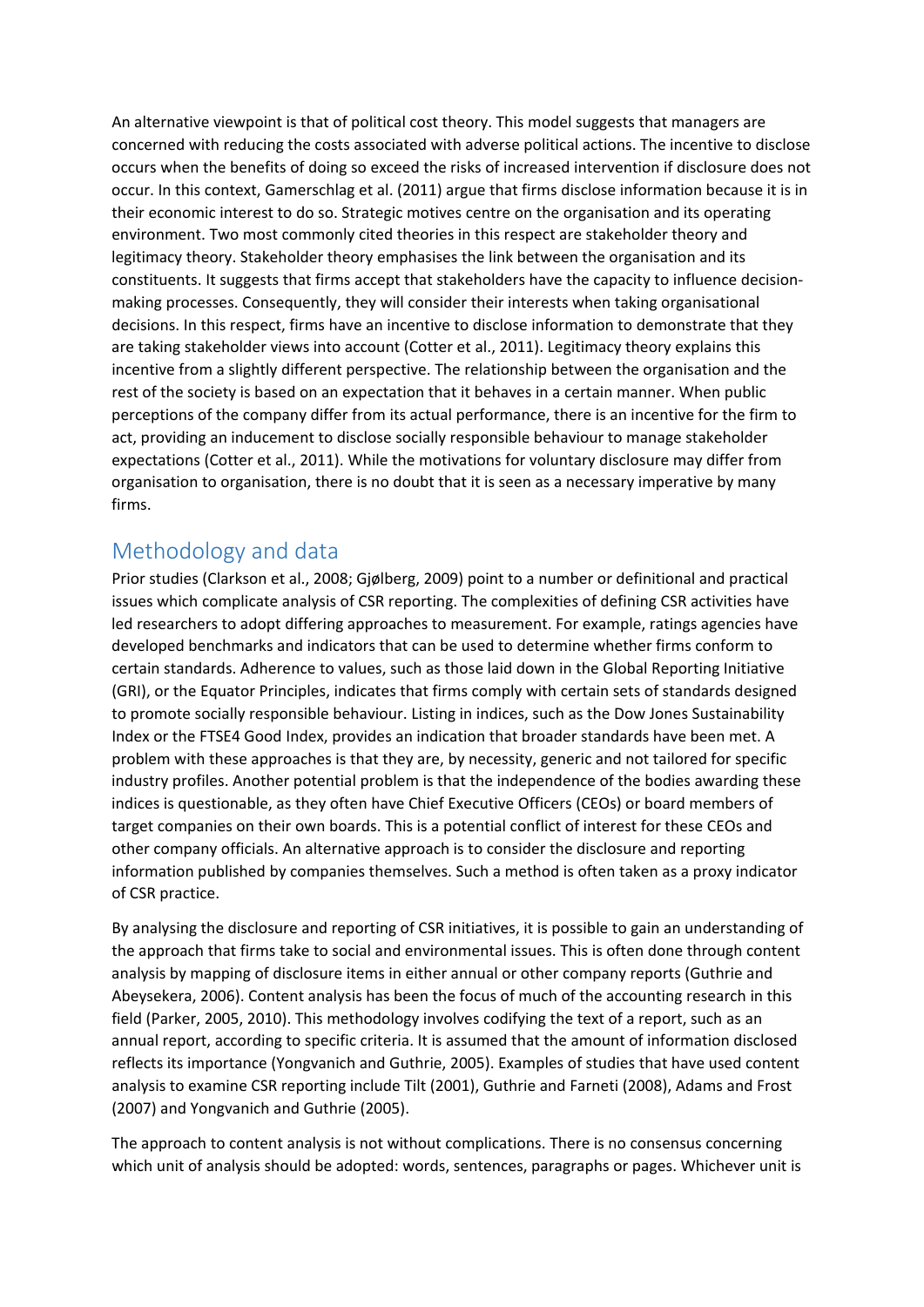chosen, the problems that must be addressed include styles of writing, font sizes and other publishing features (Tilt, 2001). An additional limitation of this approach is the subjectivity involved in the actual analysis of the content of the report. This may be overcome by using multiple coders or through pre‐testing and training of coders (Tilt, 2001; Yongvanich and Guthrie, 2005). Furthermore, reliance on annual reports and other company publications creates the potential for bias. Daub (2007) makes the point that companies tend to present reports that use terminology and graphics to paint a very positive picture of their activities.

A variation of this method is the construction of a disclosure index from the company's annual and other reports (Coy and Dixon, 2004; Guthrie and Abeysekera, 2006). This approach measures CSR disclosures against a set of pre‐determined items to assess the comprehensiveness of CSR reporting. This involves the analysis of annual and CSR reports to determine how well firms score on a set of pre-determined factors. The current study has adopted this methodology as a way of facilitating comparative analysis between banks operating across different jurisdictions. Guthrie and Abeysekera (2006) argue that there is an established accounting literature that examines annual report disclosures using variations of this method. A benefit of this method is that it provides useful tools for comparing non-financial disclosure and reporting and can be used to compare crosssectional and cross‐country data. A limitation of this approach is that it standardises individual responses to fit the specific categories identified. It is difficult to drill down to identify differences in the quality of disclosures or emphasis placed on specific components of CSR.

The approach taken was to divide CSR disclosures into eight groupings that are relevant to areas of sustainable practice and policy. Table I describes the framework used to construct the disclosure index applied in the current study. It encompasses the broad categories of ethical standards, CSR reporting, environment, products, community, employees, supply chain management and benchmarking. This allows assessment and comparison of CSR activities between banks within a region and across countries (Carroll, 1999; Van Marrewijk, 2003). The disclosure framework draws on the work of Scholtens (2009, 2011) that provides the foundation for this approach. Within the eight groups identified, a series of 60 different CSR measures, which reflect commitment to particular aspects of CSR, is listed. Table I provides an overview of the disclosure assessment framework used in the current study, and the 60 indicators are detailed in Appendix.

The six largest banks by market capitalisation in Australia, Japan, China and India have been chosen as comparators to highlight differences in CSR reporting by banks in the Asia‐Pacific region. Major banks were chosen for this study because of the significant roles they play in promoting financial intermediation that supports the growth of business and economic activity (Corrigan, 1982; Levine and Zervos, 1998). This is the only study of this region to utilise a longitudinal comparison at both the national and international levels. The seven‐year time frame allows for an assessment of the progress of CSR disclosure and an investigation into the question of whether there is a difference in emphasis of CSR reporting between developed and emerging nations. CSR reporting remains voluntary in the Asia‐Pacific region, and unlike some Western European countries, it lends itself to comparison and evaluation, as there is data consistency and similar international reporting recommendations.

Analysis of disclosures is based on information released on the bank websites and their published reports (sustainability and annual reports) for the years 2005‐2011. The time frame was designed to assess whether CSR disclosure by financial institutions has improved over this period and how banks compare to their international counterparts in the region. In line with Scholtens (2009), a binary methodology was utilised that gave banks a score of either 1 or 0 for each of the 60 indicators outlined in Appendix. If banks reported on a specific item, for example, a socially responsible lending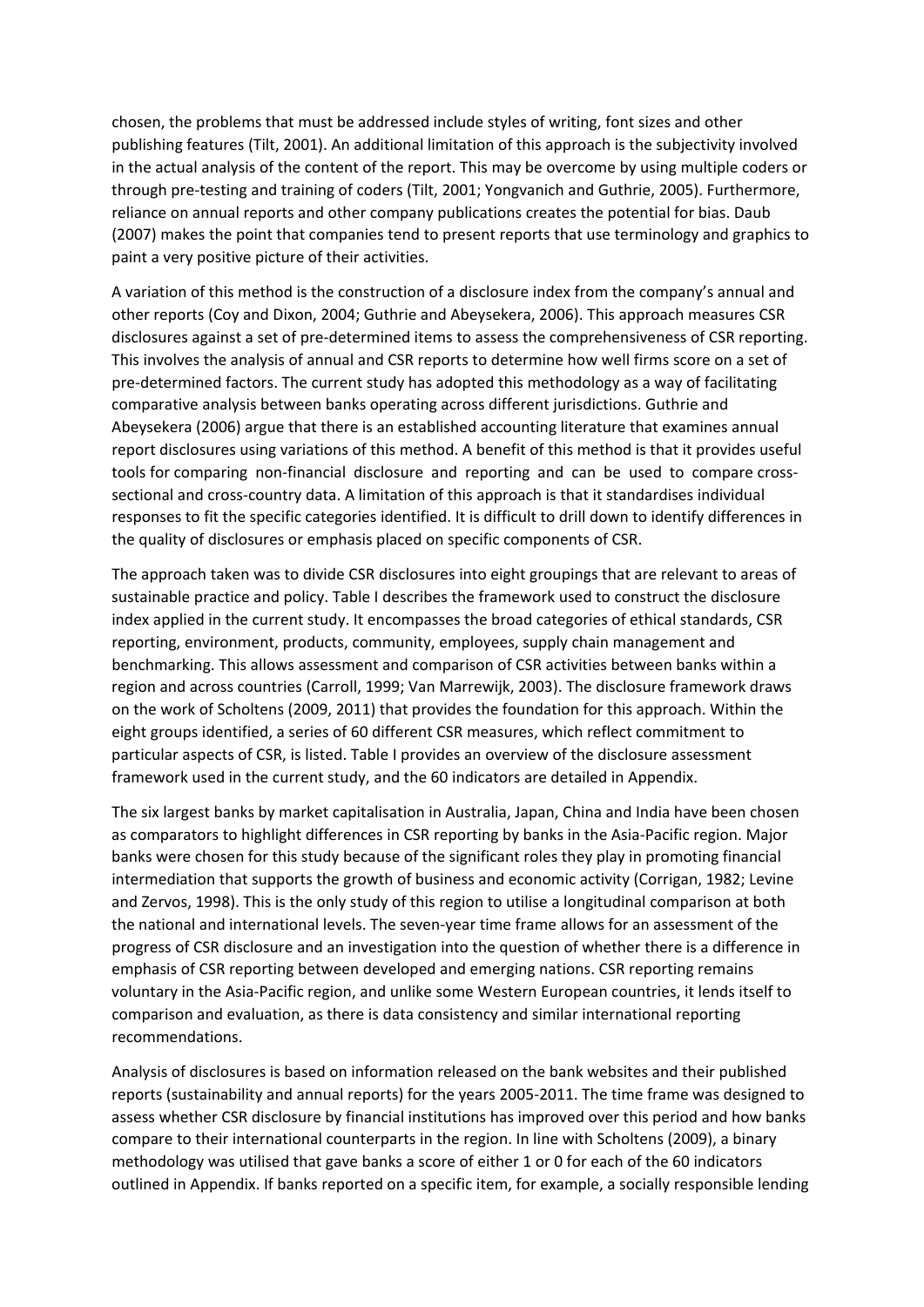policy, they received a score of 1. If no such lending policy was evident, the score was 0. Results were summed to calculate a total response for each of the eight categories.

Each grouping, listed in Table I and Appendix, comprises a series of items that are used to evaluate the extent to which individual institutions voluntarily commit to reporting and implementing specific social and environmental activities. Ethical standards are measured by the level of commitment to internationally accepted standards and guidelines such as those laid down by the United Nations and other internationally recognised authorities such as the OECD and the International Chamber of Commerce.

| <b>Table I</b> Disclosure assessment framework |                                                  |                       |  |  |  |
|------------------------------------------------|--------------------------------------------------|-----------------------|--|--|--|
| Grouping                                       | <b>Measures</b>                                  | $No$ of<br>indicators |  |  |  |
| 1. Ethical standards                           | Signatory to various ethical standards protocols | 6                     |  |  |  |
| 2. CSR reporting                               | Publication and assurance of CSR commitments     |                       |  |  |  |
| 3. The environment                             | Defined environmental policy                     | 5                     |  |  |  |
| 4. Products                                    | Evidence of socially responsible products        | 12                    |  |  |  |
| 5. Community                                   | Contribution to community well being             | 10                    |  |  |  |
| 6. Employees                                   | Employee well being                              | 12                    |  |  |  |
| 7. Supply chain management                     | Supply chain policies to encourage CSR           | 5                     |  |  |  |
| 8. Benchmarking                                | Inclusion in internationally recognised          | 3                     |  |  |  |
|                                                | benchmarking indices                             |                       |  |  |  |
| Total number of reporting elements             |                                                  | 60                    |  |  |  |

CSR reporting is measured by seven possible reporting types, which capture the diversity of reporting media. Included in this list are internal reporting regimes as well as external reporting initiatives such as the GRI. The Environment grouping is assessed by the extent to which the organisation has articulated a specific environmental policy and reported on particular elements of that policy; for example, quantifiable emission targets or the degree of transparency in their performance reporting. The Products category relates to the supply of socially responsible products and reflects the degree to which organisations adopt specific investment, lending and savings policies. Measurement of CSR contributions to community well‐being is done with reference to a variety of indicators that point to direct and indirect community support. The commitment of the organisation to its employees is more readily assessed and can be measured in a number of ways: the level of education and personal development training, affirmative action programmes, antidiscrimination and diversity initiatives and broader work/life balance policies. Supply chain policy management and implementation is measured by indicators, which confirm that sustainability is a key consideration to CSR in this area. Participation in international benchmarking was included as a control. Inclusion in worldwide indices is only possible if specific requirements are met (Scholtens, 2011). The three benchmark indicators are the Dow Jones Sustainability index, the FTSE4 Good Index and the Carbon Disclosure Project Global Climate Leaders Index.

It is recognised that this methodology has limitations. The method of scoring is blunt and does not pick up specific details of particular initiatives. The scoring system relies on disclosure of CSR initiatives. Low scores may occur as a result of banks failing to disclose their CSR practices in annual reports, sustainability reports or newsletters as opposed to the non-undertaking of CSR practices. Wherever possible, further inquiry was undertaken to validate the scoring process. Another problem encountered was that the scoring system did not consider negative CSR activities by the banks. A search of annual reports did indicate that such activities do occur. The ANZ bank's initial agreement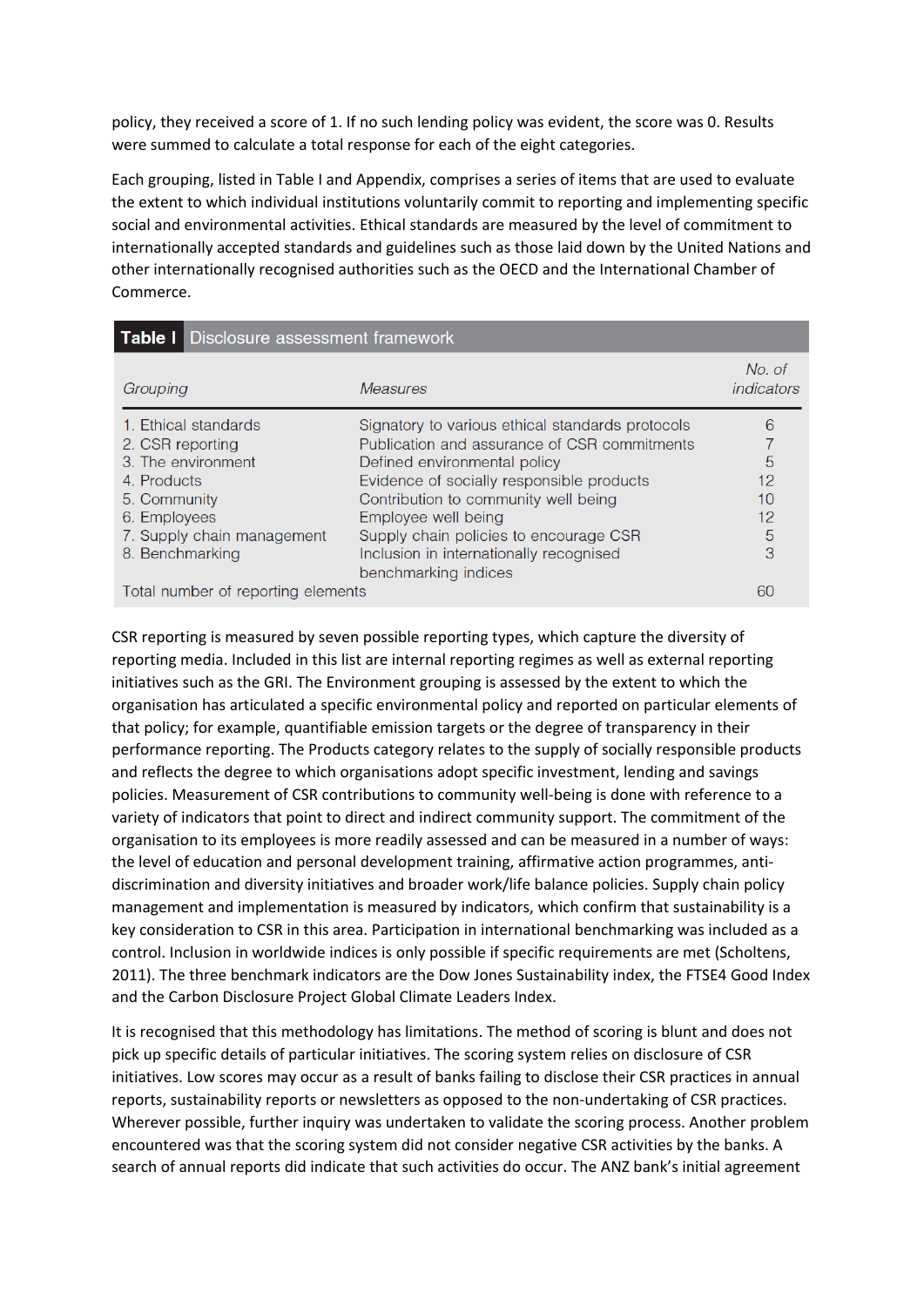to provide a debt facility to support the development of the Gunn pulp mill in the environmentally sensitive Tamar Valley in Tasmania is a case in point (Anonymous, 2008). A review of disclosures in annual reports made by Australian banks regarding poor CSR performance between 2005 and 2011 indicated five negative disclosures by the ANZ, two by the Commonwealth Bank and one by the National Australia Bank. It is not the intention of this paper to analyse the more detailed aspects of CSR reporting for each organisation. Rather it is intended to provide an overview of commitment to specific types of disclosures that can be compared across institutions and across countries. The aim is to build a picture of what has been happening in respect to CSR reporting in the Asia‐Pacific region.

Table II provides an overview of the 24 banks included in the study and their total CSR scores for 2005 and 2011. All banks are full‐service banks, and 18 of the 24 banks have international operations. Using market capitalisation as a measure of size, we find that there is considerable difference in the average size of financial institutions across countries and within countries. China has the largest banks and India the smallest, while Australia has the most heavily concentrated banking industry. It is dominated by four major banks, with its next two largest banks, classified as regional banks, being more than 50 per cent smaller than the other countries' small banks. Previous research by Scholtens (2009) suggested that there was a positive relationship between a firm's size and its CSR commitment. The size differentials in this study will enable an assessment of this finding for banks in the Asia‐Pacific region.

| <b>Table II</b> Sample bank characteristics (2011)                                                                                                                                                                           |                                                                                          |                                                                                 |                                                                            |                                              |
|------------------------------------------------------------------------------------------------------------------------------------------------------------------------------------------------------------------------------|------------------------------------------------------------------------------------------|---------------------------------------------------------------------------------|----------------------------------------------------------------------------|----------------------------------------------|
| Banks                                                                                                                                                                                                                        | Reuters code                                                                             | Market cap<br>AUSM                                                              | <b>Total CSR</b><br>2005<br>Maximum score 60                               | <b>Total CSR</b><br>2011<br>Maximum score 60 |
| Australia<br>Commonwealth Bank of Australia<br>Westpac Banking Group<br>Australia & New Zealand Banking Group<br>National Australia Bank<br>Bendigo & Adelaide Bank<br><b>Bank of Queensland</b>                             | <b>CBA</b><br><b>WBC</b><br>ANZ<br><b>NAB</b><br><b>BEN</b><br><b>BOQ</b>                | 77,830.63<br>61,078.76<br>54.996.48<br>52,290.92<br>3,080.17<br>1,678.36        | 18<br>46<br>33<br>41<br>14<br>5                                            | 35<br>52<br>53<br>48<br>20<br>12             |
| China<br>Industrial and Commercial Bank of China (ICBC)<br>China Construction Bank Corporation<br>Agricultural Bank of China<br><b>HSBC Holdings PLC</b><br><b>Bank of China</b><br>Bank of Communications Co Ltd (Bankcomm) | 1398.HK<br>0939.HK<br>1288.HK<br>0005.HK<br>3988.HK<br>3328.HK                           | 20,3370.01<br>17,0873.12<br>13,7204.64<br>13,3659.60<br>10,1025.55<br>42.530.65 | 6<br>9<br>Δ<br>35<br>6<br>Ħ                                                | 20<br>5<br>15<br>47<br>9<br>11               |
| Japan<br>Mitsubishi UFJ Financial Group<br>Sumitomo Mitsui Financial Group<br>Mizuho Financial Group<br>Nomura Holdings Inc.<br>Resona Holdings Inc.<br>Bank of Yokohama Ltd.                                                | 8306.T<br>8316.T<br>8411.T<br>8604.T<br>8308.T<br>8332.T                                 | 58,940.71<br>38,606.89<br>31,815.65<br>11,341.81<br>10,760.75<br>6,308.91       | 25<br>17<br>21<br>18<br>13<br>4                                            | 53<br>33<br>32<br>32<br>30<br>12             |
| India<br>State Bank of India<br><b>HDFC Bank</b><br><b>ICICI Bank Ltd</b><br>Axis Bank<br>Kotak Mahindra Bank<br><b>Bank of Baroda</b><br><b>All All Products and All Products</b><br><b>CONTRACTOR</b>                      | SBI.BO<br>HDBK.BO<br>ICBK.NS<br>AXBK.BO<br>KTKM.BO<br>BOB.BO<br><b>State State State</b> | 27.134.76<br>23,470.69<br>18,038.95<br>8,496.31<br>7,787.53<br>5.756.74         | 8<br>4<br>11<br>$\overline{2}$<br>9<br>The contract of the property of the | 19<br>9<br>14<br>9<br>10<br>12               |

Note: Total CSR scores for 2005 and 2011 is a total score derived for each bank for each CSR disclosure item

Table II demonstrates that there was continued improvement in the number of disclosure items reported per country. India had the lowest number of CSR disclosure items in 2005 but reporting of these items more than doubled between 2005 and 2011. Australian banks had the most CSR items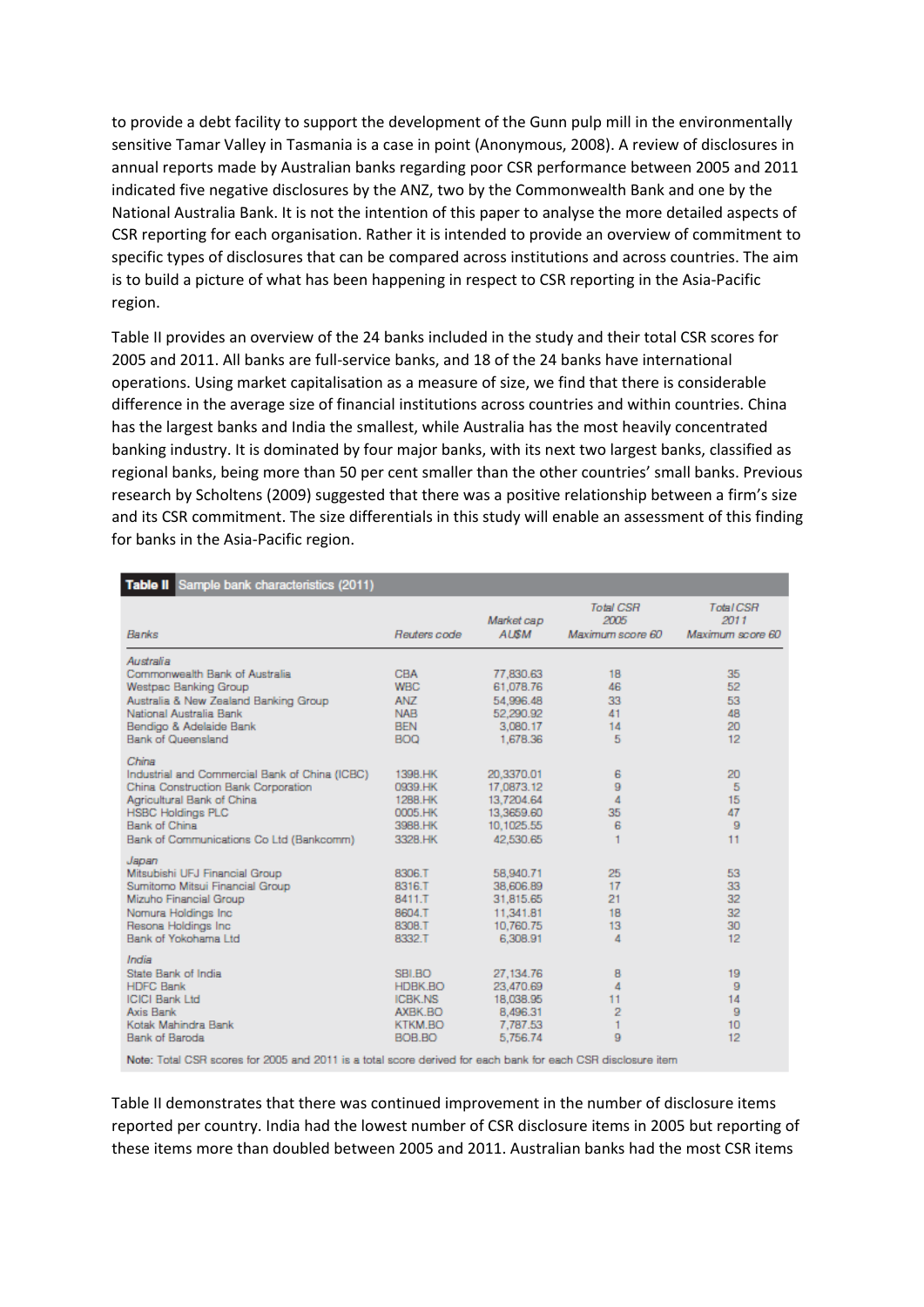reported over the entire period, with ANZ achieving an annual score of 53 out of a possible 60 and China having the lowest number of items for any bank scoring 5 out of a possible 60 in 2011.

#### Results

This section analyses the results following the application of the disclosure assessment framework to the group of 24 banks. Table III summarises the overall pattern of change in disclosures and indicates that over the seven‐year period, CSR initiatives in banks in all countries in the study are a more important part of mainstream business activity. It points to a growth in reporting with the average number of items reported per country increasing by nearly 39 per cent.

| <b>Table III</b> Descriptive statistics for the CSR disclosure assessment framework   |      |      |  |  |  |  |
|---------------------------------------------------------------------------------------|------|------|--|--|--|--|
| Variable                                                                              | 20OP | 2011 |  |  |  |  |
| Number of sample banks (six largest banks in each country investigated)               | 24   | 24   |  |  |  |  |
| Number of CSR disclosure items                                                        | 60   | 60   |  |  |  |  |
| Total possible number of CSR disclosure items reported per year (60 $\times$ 6 banks) | 360  | 360  |  |  |  |  |
| Average number of items reported per country                                          | 89   | 145  |  |  |  |  |
| Minimum number of items reported for any country                                      | 35   | 72   |  |  |  |  |
| Maximum number of items reported for any country (max number 360)                     | 159  | 220  |  |  |  |  |
| Average number of items reported per bank                                             | 15   | 25   |  |  |  |  |
| Minimum number of items reported for any one bank                                     |      | 5    |  |  |  |  |
| Maximum number of items reported for any one bank (out of 60)                         | 46   | 53   |  |  |  |  |
| Number of banks that reported at least 50% of total reporting elements                |      | 10   |  |  |  |  |

The minimum number of items reported in any country more than doubled, also suggesting a more concerted approach to social responsibility. Over the seven‐year period, the number of banks that annually reported at least 50 per cent of the 60 CSR reporting indicators doubled. There was continued improvement in the minimum, maximum and average number of disclosure elements reported per country. India had the minimum number of CSR disclosure indicators, with a score of only 1, but reporting of these elements more than doubled between 2005 and 2011. Australian banks had the maximum number of CSR elements reported over the period, with ANZ achieving an annual score of 53 out of a possible 60 and China having the lowest number of elements for any bank scoring 5 out of a possible 60.

A breakdown of results by disclosure category provides the opportunity for a more detailed level of analysis. Table IV details the CSR scores for the six major banks in each country, their annual scores and the 2005-2011 total score[1]. This diverse framework of CSR initiatives functions as a proxy for CSR practice and each main grouping is discussed in the following sections.

## Ethical standards

There are six ethical standards that banks can be signatories to. Overall, Australian banks have more than doubled (from 19.5 to 41.6 per cent) their official adoption of international CSR principles from 2005 to 2011. Similarly, Japanese banks demonstrate strong growth in adopting ethical standards and achieve a higher percentage growth rate despite beginning from a lower starting point of 5.5 per cent adoption in 2005 to 44.5 per cent by 2011. The Chinese banks' total seven-year score of 40 is only half of that of Australian banks. However, a progressive increase in reporting is evident between 2005 and 2011. Indian banks are not signatories to any of the ethical standards and have a zero score over the entire period.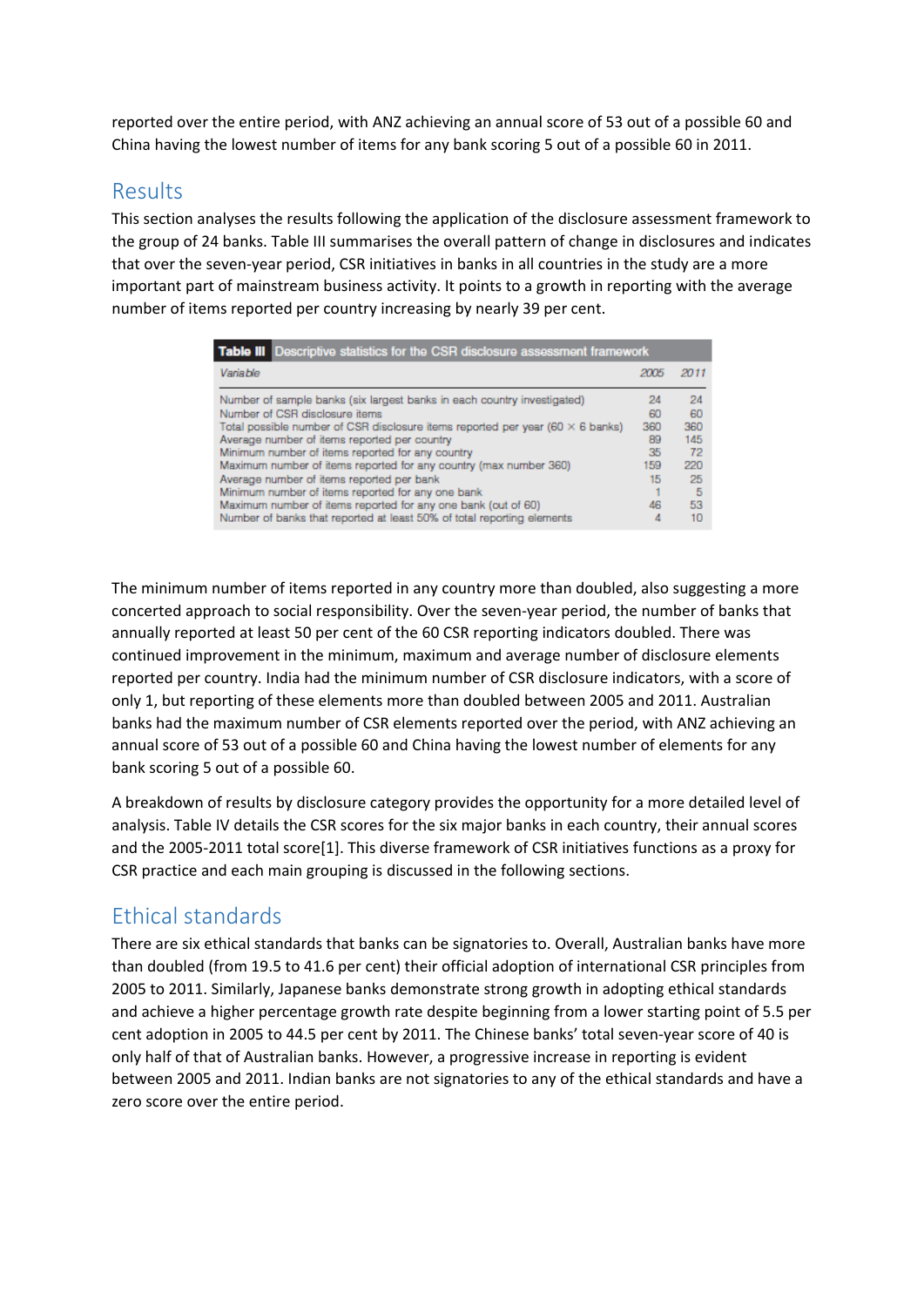## CSR reporting

There are seven reporting methods that banks can utilise to disseminate information to stakeholders, with the most common being an annual CSR Report. Although Australian banks lead with a total seven-year score of 129, the results in Table IV show that Chinese banks have made the most progress in the level of CSR reporting with an increase from 7 per cent of possible points to 33 per cent. The Chinese banks are significantly ahead of Japanese and Indian banks when it comes to CSR reporting. Their total seven‐year score was 87 out of a possible 294 points. Japanese banks score 64 and Indian banks only 3. Although Indian banks tend not to produce their own annual CSR reports, there is a limited degree of reporting in other formats.

#### Environmental issues

There are five environment categories that measure banks' attitude to environmental concerns:

- 1. Whether they have an environmental policy.
- 2. Whether they have disclosed a set of quantitative targets.
- 3. Whether they meet certified environmental management system (ISO 14001) standards.
- 4. Whether they exercise transparency in their environmental performance.
- 5. Whether they consider environmental risk management in lending policy.

Environmental sustainability has been a focus for Australian banks for some time and they have a high quality level of detailed environmental disclosure (for example, report specific greenhouse gas emissions). The four largest Australian banks have environmental policies, transparent disclosure on environmental performance and environmental risk management in lending practices since 2005, with two of these banks having ISO 14001 certification. Two smaller Australian banks are involved in green programmes and carbon disclosure but have not reported this publicly.

While emission disclosures by Japanese banks do not appear as robust, they score a seven‐year total of 135 out of a possible 210 (which represents 64 per cent of possible points in this category). This exceeds the Australian bank's score of 121 (57 per cent). Japan achieves this ranking, as its banks meet more of the environmental categories and have done so for longer than Australian banks. Quantitative targets have been required by law since 2007. Likewise, in China, there are green credit requirements for lending; these include environmental protection, pollution treatment, energy saving, emission reduction and ecological construction.

Chinese banks reported 16 per cent of environment items in 2005, rising to 30 per cent in 2011. In contrast, Australia has only voluntary compliance and reporting of environmental outcomes, with no planned intention by government bodies to make setting of targets compulsory. Indian banks are only just considering environmental issues, and some banks are developing carbon management plans and are starting to implement Green Banking policies through their associated foundations. Only one Indian bank scored any points under environmental issues to give India a total country score of 2 points.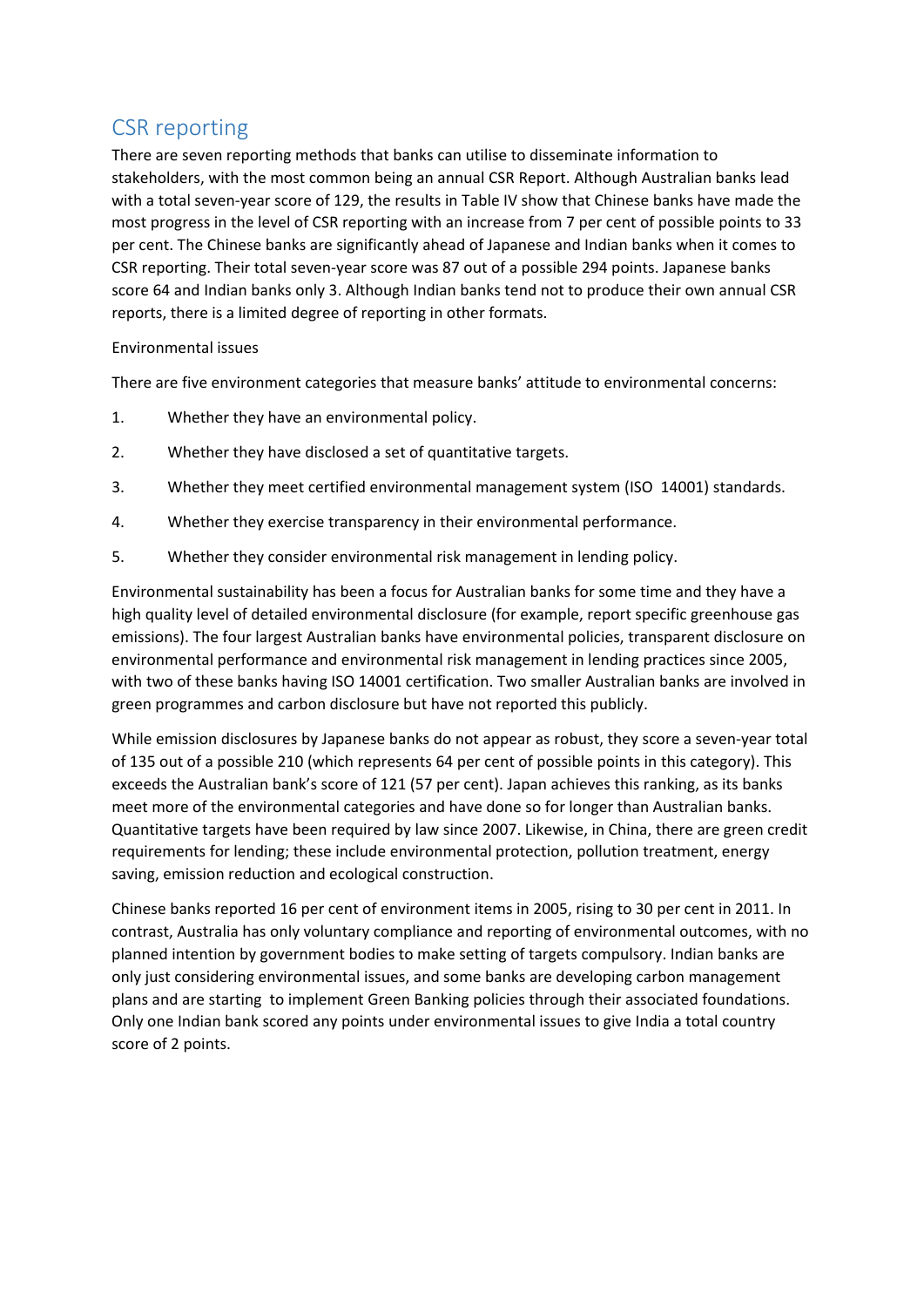| <b>Table IV</b><br>Total CSR scores by each disclosure category <sup>a</sup> |                                    |                                            |                                            |                                       |                                  |                           |                                  |                                |                                    |
|------------------------------------------------------------------------------|------------------------------------|--------------------------------------------|--------------------------------------------|---------------------------------------|----------------------------------|---------------------------|----------------------------------|--------------------------------|------------------------------------|
| Banks                                                                        | Annual maximum points <sup>b</sup> | 2005                                       | 2006                                       | 2007                                  | 2008                             | 2009                      | 2010                             | 2011                           | Total score 2005-2011 <sup>c</sup> |
| 1. Ethical standards<br>Australia<br>Japan<br>China<br>India                 | 36                                 | 7<br>$\overline{2}$<br>3<br>$\overline{0}$ | 9<br>$\overline{7}$<br>5<br>$\overline{0}$ | 11<br>10<br>6<br>0                    | 12<br>13<br>6<br>$\circ$         | 13<br>13<br>6<br>$\bf{0}$ | 15<br>13<br>6<br>$\overline{0}$  | 15<br>16<br>8<br>$\bf{0}$      | 82<br>69<br>40<br>$\circ$          |
| 2. CSR reporting scores<br>Australia<br>Japan<br>China<br>India              | 42                                 | 15<br>6<br>3<br>$\circ$                    | 16<br>8<br>6<br>0                          | 17<br>9<br>11<br>$\circ$              | 18<br>10<br>16<br>$\circ$        | 21<br>10<br>18<br>1       | 21<br>10<br>19<br>1              | 21<br>11<br>14<br>$\mathbf{1}$ | 129<br>64<br>87<br>з               |
| 3. Environment scores<br>Australia<br>Japan<br>China<br>India                | 30                                 | 15<br>11<br>5<br>$\overline{0}$            | 17<br>17<br>6<br>$\overline{0}$            | 17<br>17<br>$\overline{7}$<br>$\circ$ | 17<br>20<br>11<br>$\overline{0}$ | 18<br>23<br>11<br>$\circ$ | 18<br>23<br>11<br>$\overline{1}$ | 19<br>24<br>9<br>1             | 121<br>135<br>56<br>$\overline{2}$ |
| 4. Product<br>Australia<br>Japan<br>China<br>India                           | 72                                 | 32<br>21<br>10<br>8                        | 37<br>28<br>15<br>10                       | 39<br>29<br>22<br>14                  | 41<br>29<br>37<br>17             | 43<br>34<br>32<br>19      | 44<br>34<br>37<br>22             | 44<br>39<br>26<br>21           | 280<br>214<br>179<br>109           |
| 5. Community<br>Australia<br>Japan<br>China<br>India                         | 60                                 | 33<br>26<br>18<br>14                       | 34<br>29<br>21<br>18                       | 38<br>29<br>24<br>20                  | 36<br>30<br>32<br>23             | 40<br>32<br>30<br>28      | 40<br>33<br>34<br>30             | 42<br>34<br>25<br>31           | 263<br>213<br>184<br>164           |
| 6. Employees<br>Australia<br>Japan<br>China<br>India                         | 72                                 | 40<br>30<br>17<br>13                       | 47<br>34<br>18<br>14                       | 47<br>40<br>22<br>17                  | 48<br>42<br>27<br>15             | 48<br>44<br>28<br>15      | 50<br>44<br>30<br>15             | 54<br>46<br>23<br>16           | 334<br>280<br>165<br>105           |
| 7. Supply chain<br>Australia<br>Japan<br>China<br>India                      | 30                                 | 9<br>1<br>3<br>$\overline{0}$              | 12<br>1<br>з<br>$\overline{0}$             | 12<br>2<br>4<br>0                     | 14<br>1<br>4<br>$\overline{0}$   | 14<br>3<br>4<br>0         | 14<br>3<br>8<br>0                | 16<br>3<br>7<br>$\overline{0}$ | 91<br>14<br>33<br>$\bf{0}$         |
| 8. Benchmark<br>Australia<br>Japan<br>China<br>India                         | 18                                 | 8<br>1<br>3<br>0                           | 8<br>4<br>3<br>0                           | 9<br>7<br>3<br>0                      | 9<br>7<br>3<br>$\bf{0}$          | 10<br>8<br>3<br>$\bf{0}$  | 9<br>9<br>3<br>1                 | 9<br>11<br>3<br>2              | 62<br>47<br>21<br>3                |

Notes: <sup>a</sup>Appendix details the disclosure indicators within each of the eight categories; <sup>b</sup>annual maximum points refer to the number of disclosure items within each grouping. For example, under ethical standards, there are six measures, and for each country, there are six banks, so a potential total annual score for any country is 36. In 2011, Australia scored 15 out of a possible score of 36. Under product, there are 12 reporting elements; hence, there are 72 maximum points for any one year; <sup>c</sup>total score 2005-2011 - gives a total score for each category. This is derived from the annual score times the number of years. For example, a potential total score for ethical standards is 36  $\times$  7 years = 252. Australia achieved the highest score of 82/252

## Products

Socially responsible products reflect the degree to which organisations adopt specific socially responsible investment, lending and/or savings policies. There are 12 measures under the product category that reflect a financial institution's commitment to sustainability. They range from socially responsible investment (SRI) products to microcredit and climate products. The results indicated in Table IV show that Australian banks lead the way with a total product score of 280 out of a possible 504 over the seven years. Japan follows with a score of 214; China and India obtain 179 and 109, respectively.

## Community

Community is a broad category that covers social conduct in a variety of forms. Banks in all countries were active with respect to sponsoring their local community in some way or were associated with community involvement. Contribution to broader societal conduct ranged from charitable donations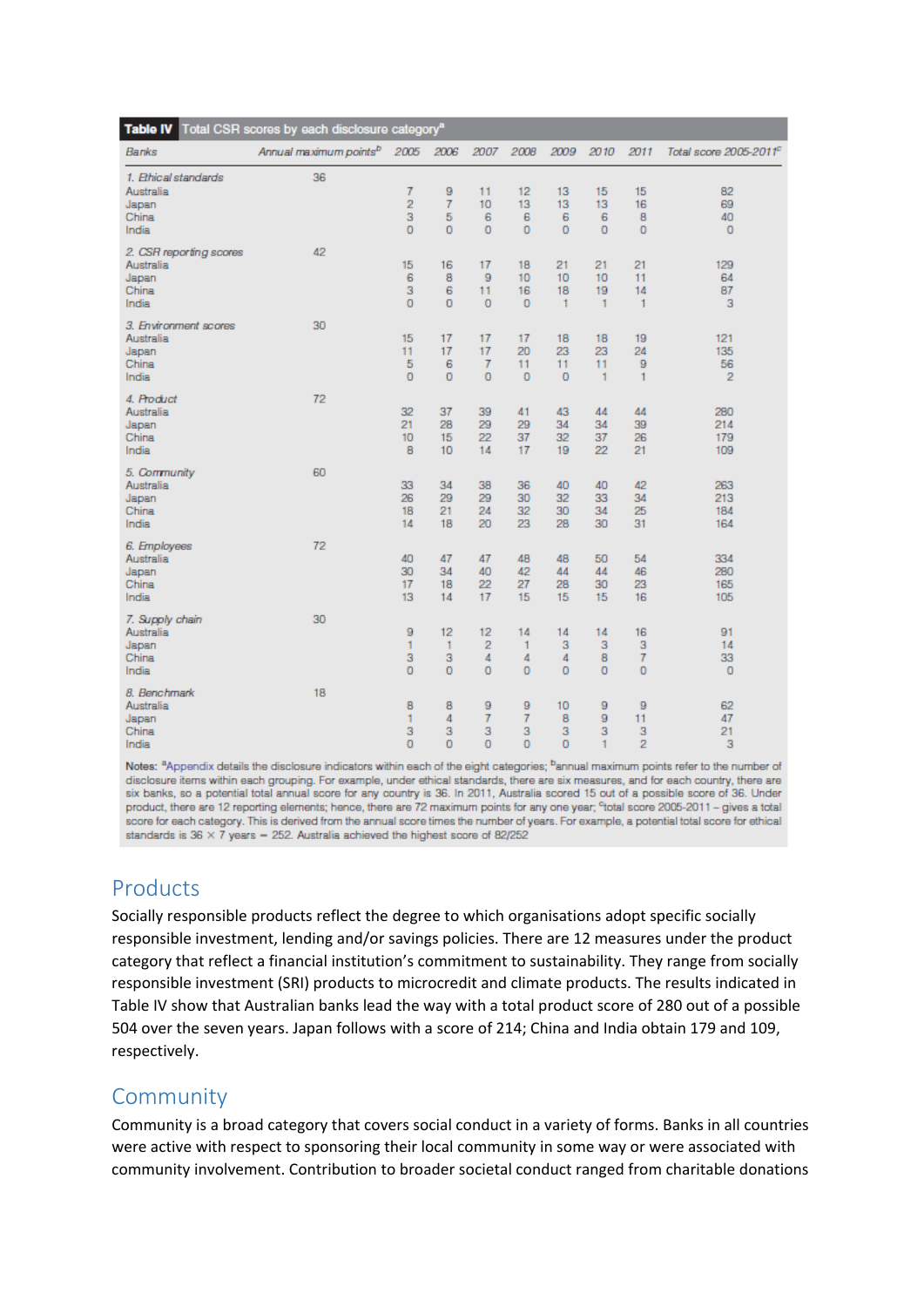to paid‐employee volunteering and financial literacy programmes. For example, under the Reserve Bank of India guidelines, banks can give a maximum of 1 per cent of its net profit to charitable foundations/donations. All Chinese and Japanese banks were involved in charitable donations and in some type of community involvement. Over the seven-year period, Australia had the highest score of 263 out of a possible 420, followed by Japan with 213, China 184 and India 164 (Table IV).

## Employees

Brammer et al. (2007) find that CSR is beneficial to both customers and employees. For both stakeholder groups, CSR improves their perceptions of the company, and employees are reported to be prouder and more committed to their organisation. Corporate responsibility towards employees is seen as more than just philanthropy; it is now often a key strategic part of business activity. It is seen as a means of attracting and retaining the best possible people and is a measure of a bank's internal social commitment, reflecting diversity, fairness and equity. There are 12 measures under the Employees category that reflect a bank's internal social commitment to its staff. These range from training and education and equal opportunity policies to disability anti‐discrimination programmes. Over the seven‐year period, all banks in each country demonstrated growth in their Employee CSR scores. Australian banks have the highest total score with 334 (35 per cent improvement over the seven‐year period), followed by Japanese banks with 280 (53 per cent improvement) out of a possible maximum score of 420 over the period. Chinese and Indian banks had total scores of 165 (22 per cent change) and 105 (23 per cent improvement), respectively (Table IV).

All but two of the 24 banks disclose their commitment to both training and education and to leadership training programmes, with only one Chinese bank (CCBC) and one Indian bank (HDFC) failing to do so. All Australian banks have set public targets for the percentage of women in management; however, none of these targets is attained, with one exception when ANZ bank attained its target only in the year 2006. Japanese bank disclosures in 2011 show that there is little emphasis on women in management, rather their focus is on work/life balance policies, employee health programmes, diversity programmes and feedback from employees. Chinese and Indian banks achieve only training and education and leadership training but report no further social commitment to employees.

## Supply chain

Corporate reputations can be significantly affected by the firms' management of sustainability issues, even those that are outside their direct control. These may include the environmental and social impacts of their supply networks. There are five measures under the supply chain category that attempt to measure a bank's commitment to sustainability. They range from sustainable supply chain policy, supplier sustainability audits and human rights. The principles of CSR applied to supply chains mean that the companies must administer policies for managing global supply chains, for example, avoiding exploitation of workers from other countries or ensuring that products come from socially responsible suppliers and economies. For banks, their exposure to supply chain CSR comes with their increasing involvement in the financing of activities that aim at sustainable development. They have a responsibility to consider social and environmental impacts of their financing activities (Scholtens, 2009). CSR in supply chain management has been a focus for Australian banks with a total seven‐year score of 91 and some banks scoring maximum points each year over the entire period. There is minimal supply chain disclosure by Japanese banks and they score poorly with a total score of 14. Chinese banks have a total score of 33. Indian banks report no supply chain measures.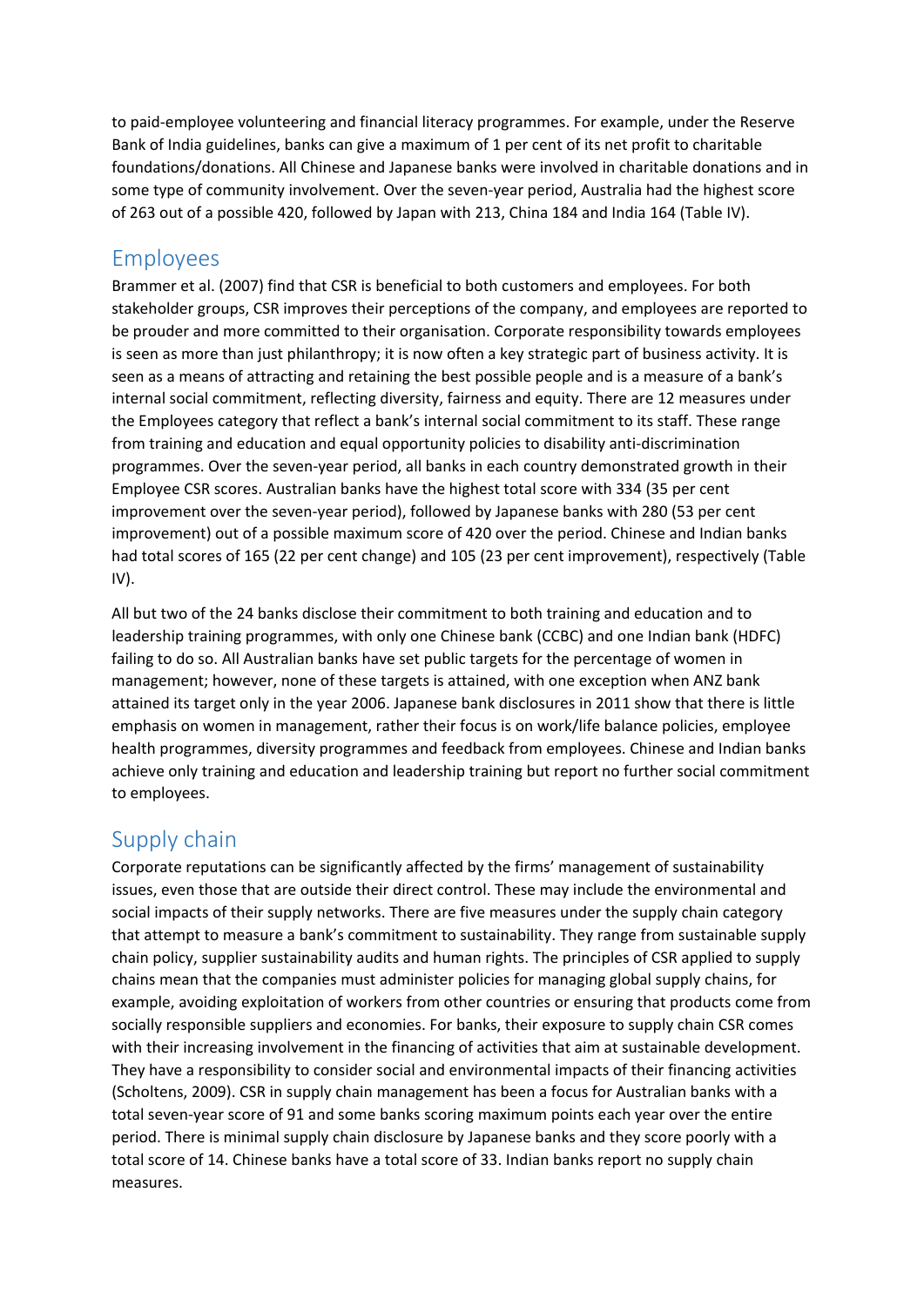## Benchmarks – sustainability inclusion

Tilt (2001) found that Australian companies were behind other countries in environmental reporting trends, and in particular, found that while Australian companies appeared to be reporting on environmental issues and policies internally, the provision of this type of information was not replicated to the same degree to external parties. This study only examines banks and countries in the Asia‐Pacific region, but a decade later, we find that Australian banks are ahead of Japan, China and India in their listing on the international sustainable indices – the Dow Jones Sustainability Index Component, the FTSE4 Good Index and the Carbon Disclosure Project Global Climate Leaders index. However, their average annual score of 8 out of a possible 18 is static, showing little improvement over the seven‐year period compared to the strong inclusion improvement of the Japanese banks (increasing from 1 in 2005 to 11 out of a possible 18 in 2011). Australian banks have a total score of 62 compared to Japanese banks with 47 out of a possible score of 126. China's benchmark seven‐ year score of 21 would be 0 if we exclude HSBC, the Hong Kong head-quartered bank, and India records a score of 3 with two banks listing on an international index from 2010 onwards. Only two of the major four Australian banks are included on all three indices over the entire seven years, while the smaller Australian banks are not listed on any of the indices over the period of 2005‐2011.

Figure 1 summarises the change in total CSR scores by country between 2005 and 2011. The trend to increasing disclosure is clearly apparent in all countries, suggesting that mandatory requirements are not necessary to encourage CSR reporting in banks.

Table IV provides a more detailed view of the pattern of change in CSR reporting in the four Asia‐ Pacific countries. All countries have demonstrated a growing commitment to offering sustainable products to clients with both Chinese and Indian banks expanding their reporting in this area dramatically over the seven‐year period. It is evident that Australian banks dominate the total CSR disclosure results for all categories except the Environment scores; in this category, Japanese banks exceed Australian banks (135 to Australia's 121). Chinese banks take third place in most of the CSR categories, but surprisingly, exceed Japan in CSR reporting scores (87 to Japan's 64) and in supply chain measurement (33 to Japan's 14). Indian banks are in the early stages of adopting CSR policies and management systems. Consequently, they do not score at all on ethical standards or supply chain, and score very low on CSR reporting (3), environment (2) and benchmarks (3). By contrast, Indian banks have credible scores for product, community (scores range from 263 for Australian banks to 164 for Indian banks) and employees (scores range from 334 for Australian banks to 105 for Indian Banks). The focus of Indian banks has been on financial inclusion programmes such as rural reach, insurance for the unbanked and a five‐year plan to bring banking to 10 million unbanked households in 2010 come under community disclosures.

These findings differ from those reported by Scholtens (2009) who concluded "larger banks had better CSR reporting scores". The Chinese banks are the largest in the target series but come third in overall CSR scores. This is most likely due to the concept of CSR becoming popular first in the OECD countries, with emerging economies following suit. This may also be a reflection of the differences in the business culture between China and India on one hand, and Australia and Japan on the other (Jenkins, 2005). The pattern of firms with larger market capitalisation having better CSR reporting is not evident in intra‐country analysis either. In Australia, the CBA is the largest bank by market capitalisation and scores the lowest in CSR reporting, whereas the CSR leader in Australia, Westpac, only recently became the second largest bank as a result of merger activity in 2011. China is an aberration with the HSBC, which has a "Western" heritage scoring of 305, far ahead of all other Chinese banks. Of the other Chinese banks, there was not much of a difference between the CSR reporting scores. The world's largest bank, ICBC, has a score of only 106, far behind much smaller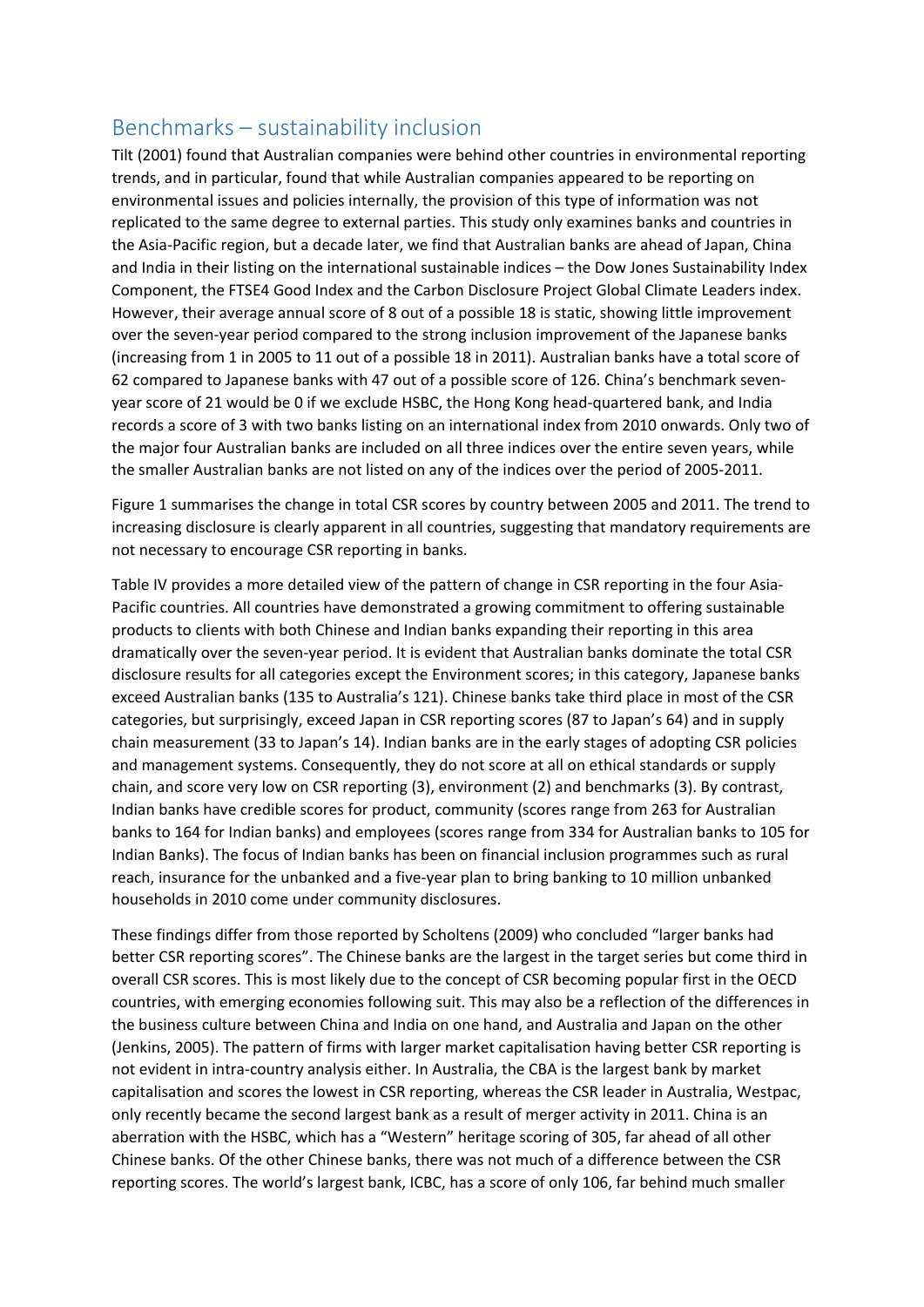banks from Australia and Japan. In Japan and India, there is again no direct correlation between market capitalisation and CSR scores, with smaller banks faring much better (Table II).



Even though the banks from the developed economies of Australia and Japan lead CSR disclosure, this research has found that Indian and Chinese banks are catching up. Banks in both these countries are improving their CSR scores rapidly. Indian banks, the smallest of those surveyed, have shown the fastest rate of improvement in CSR reporting over the past seven years, followed by Japan and then China (Figure 1). While it may be true that larger firms in the Western world have better CSR reporting scores, this has certainly not been a finding from this research.

## Conclusion

The adoption of ethical codes, publishing sustainability reports and the implementing of environmental policies and management systems are the first indicators of a bank committing itself to socially responsible behaviour. These constitute the main framework for the assessment of CSR disclosure. The supply and development of socially responsible financial products that aim to reduce greenhouse gas emissions, the management of the supply chain, care of the environment and the provision of microcredit (finance for the poor and deprived) are signals of a commitment to sustainable development by the banking sector.

The results of the study indicate that over the seven-year period from 2005 to 2011, CSR disclosure by banks improved in all of the four countries examined. Both Australian and Japanese banks had established reporting protocols in place in 2005. The extent of reporting in both countries continued to expand between 2005 and 2011, indicating a growing voluntary commitment to CSR activities. Indian and Chinese banks demonstrated an increasing involvement in community activities and performed best in these areas of CSR. Measures reported on in these countries included financial inclusion, financial literacy and rural outreach programmes. In terms of policies relating to employees, Australia was the leader, reporting on a range of initiatives that promoted equity and diversity. Japanese banks placed an emphasis on policies that encourage work/life balance, while Chinese and Indian banks had fewer targets in this area.

The evidence from banks in four large Asia‐Pacific countries, where there is no legislative requirement for CSR reporting, demonstrates that voluntary reporting has been associated with an increase in not only the breadth but also the depth of disclosures. There is increasing convergence of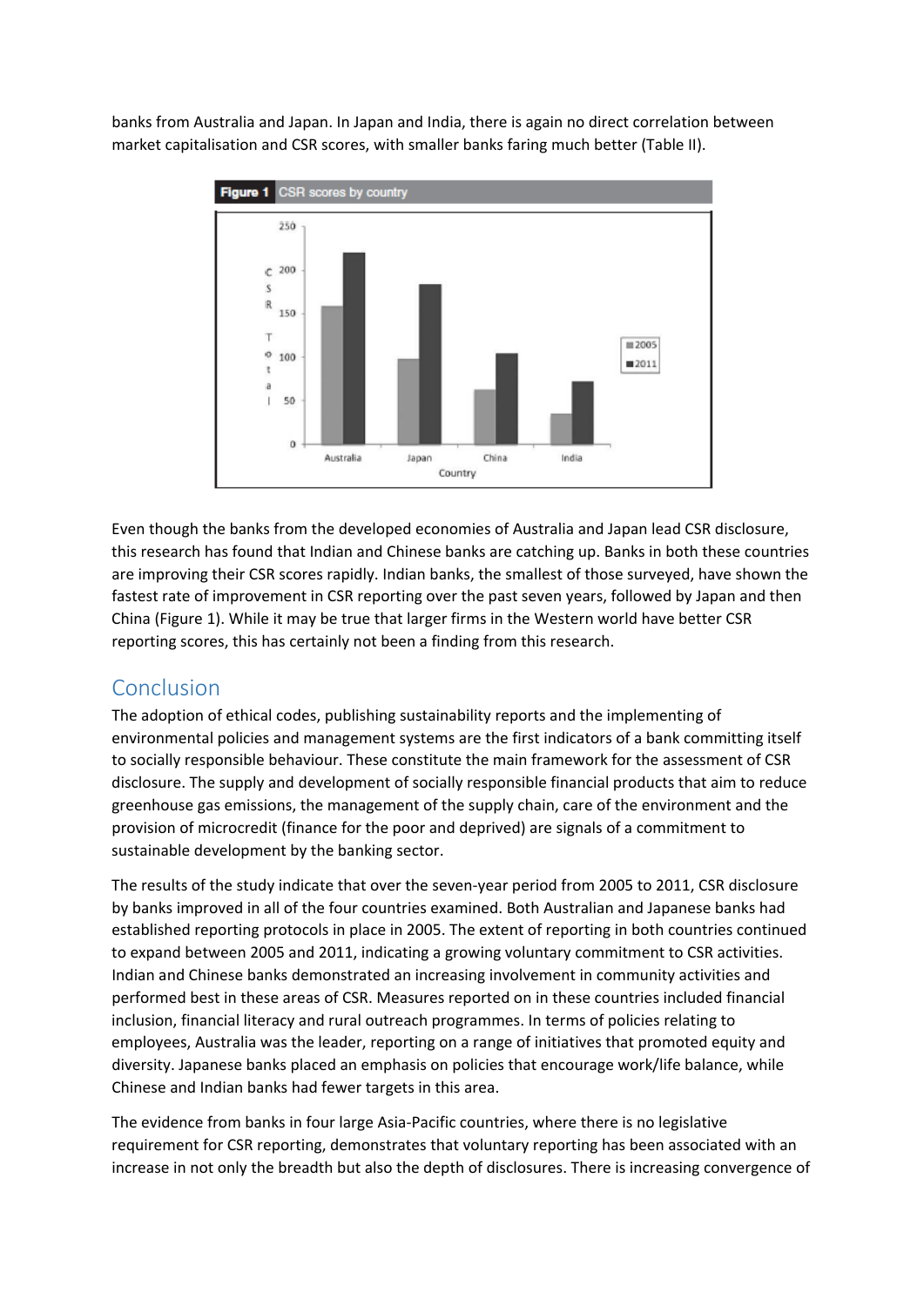reporting with the well-recognised international standards, across all the countries under review. Results indicate that voluntary disclosure does provide a wide range of information to stakeholders and the community at large. This outcome adds to the ongoing debate on the efficacy of voluntary versus mandatory reporting. Given that voluntary disclosure is occurring within banking system and increasing over time, it could be argued that mandatory reporting requirements may not be as necessary to improve disclosure activities.

Limitations of this study include standardisation of individual responses to fit the categories identified, lack of identification of specific initiatives and lack of detail in each category of review. The mapping methodology used has enabled a comparative analysis at a broad level, but it is not designed to distinguish the particular nuances of approaches used by individual banks. In that sense, it is difficult to assess difference in the quality of disclosures. Another issue is that this paper has not considered the motivations of these banks for the demonstrated increasing commitment to CSR reporting. Prior research of Australian banks suggests that reputational issues are an important factor and that CSR reporting is viewed as a marketing tool (Thomson and Jain, 2010). A cursory review of the banks in this study suggests that strategic rather than economic drivers are important influences on the adoption of CSR practices. Further research focussing on the incentive to report could extend these findings.

CSR reporting and its assessment is by no means an exact science. Despite the methodological limitations, the use of multiple parameters, as has been done in this research, permits cross‐border comparisons of activity and, more importantly, can be reproduced. CSR performance could potentially be measured by the way financial institutions deal with their workforce and their attitude to society, the degree of community involvement, volunteering, donations and sponsoring. An extension of this research could focus on evaluation of such measures of CSR. It is clear from this research, however, that CSR reporting is an organic process, one that is continually evolving. One particular methodology is unlikely to provide for a comprehensive analysis of the issue. Instead, differing approaches provide for different levels of understanding. The adoption of a disclosure index approach has provided a comparative snapshot of the state of play with respect to major Asia-Pacific banks. It is likely that further refinement of measurement tools in the future will provide greater insight into the motivations and implications of CSR initiatives. It is also likely that further research into the differential adoption of CSR disclosure in the countries included in this paper may be able to identify the reasons for this discrepancy. An extension of such research in the future could also involve an analysis of the way in which banks report progress in achieving their CSR objectives and the extent to which their strategies are successful.

#### Note

1. Table IV details the CSR disclosure categories for each country. Annual maximum points refer to the number of disclosure elements within each grouping times the number of banks (6). The total score is derived from the annual score times the number of years..

#### References

Acquaah‐Gaisie, G. (2000), "Enhancing corporate accountability in Australia", Australian Journal of Corporate Law, Vol. 11, pp. 139‐148.

Adams, C. and Frost, G. (2007), "Managing social and environmental performance: do companies have adequate information?", Australian Accounting Review, Vol. 17 No. 3, pp. 2‐11.

Anonymous (2008), "ANZ quiet on gunns funding", The Sydney Morning Herald, 22 May.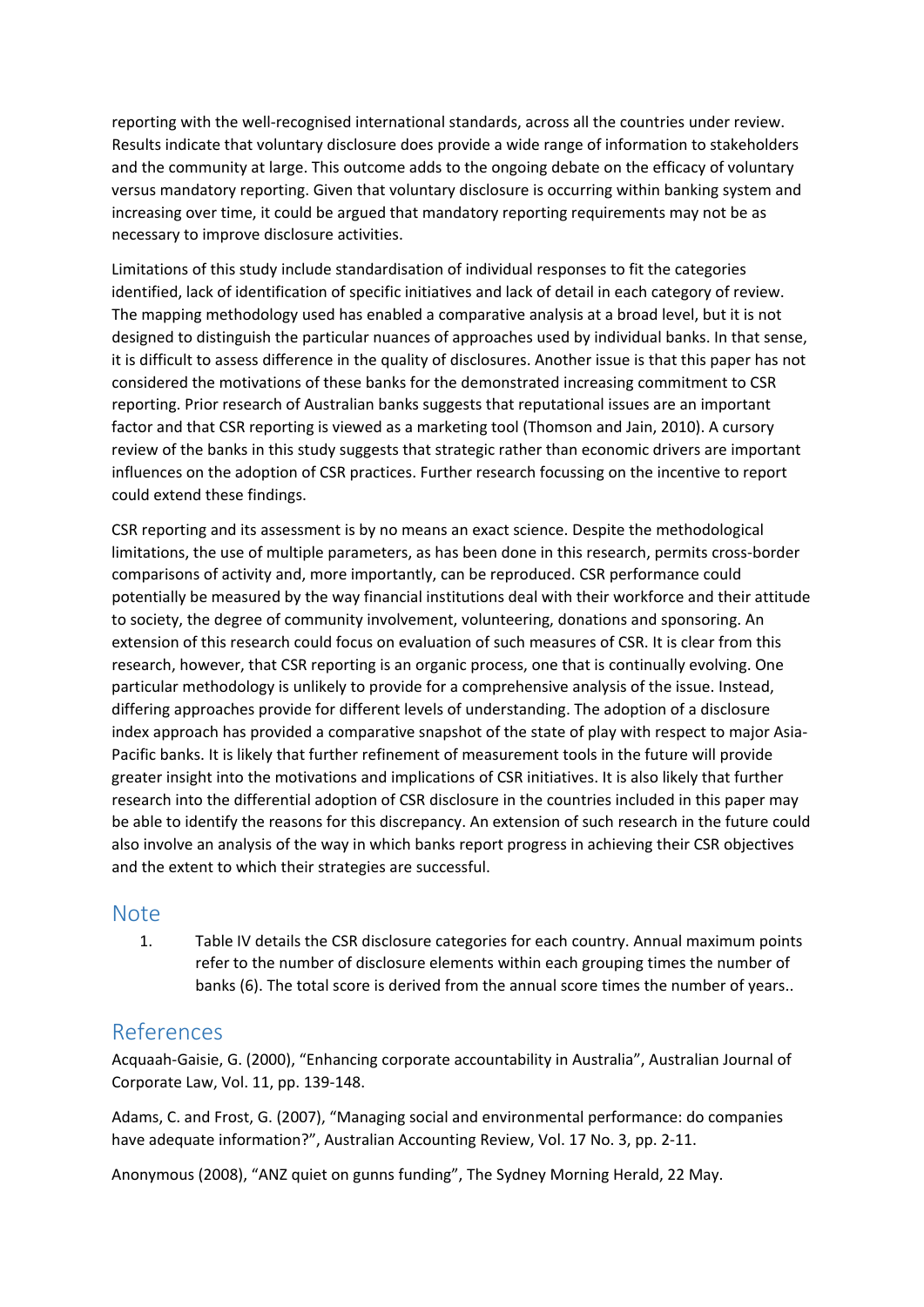Arvidsson, S. (2010), "Communication of corporate social responsibility: a study of the views of management teams in large companies", Journal of Business Ethics, Vol. 96 No. 3, pp. 339‐354.

Belal, A.R. and Momin, M. (2009), "Corporate social reporting (CSR) in emerging economies: a review and future direction", paper presented to 1st South American Congress on Social and Environmental Accounting Research – CSEAR, Universidade Federal do Rio de Janeiro, Rio de Janeiro, 27‐28 July.

Bihari, S.C. and Pradhan, S. (2011), "CSR and performance: the story of banks in India", Journal of Transnational Management, Vol. 16 No. 1, pp. 20‐35.

Brammer, S., Millington, A. and Rayton, B. (2007), "The contribution of corporate social responsibility to organizational commitment", International Journal of Human Resource Management, Vol. 18 No. 10, pp. 1701‐1719.

Carroll, A.B. (1999), "Corporate social responsibility: evolution of a definitional construct", Business and Society, Vol. 38 No. 3, pp. 268‐295.

Chapple, W. and Moon, J. (2005), "Corporate Social Responsibility (CSR) in Asia a seven‐country study of CSR web site reporting", Business and Society, Vol. 44 No. 4, pp. 415‐441.

Clarkson, P.M., Li, Y., Richardson, G.D. and Vasvari, F.P. (2008), "Revisiting the relation between environmental performance and environmental disclosure: an empirical analysis", Accounting, Organizations and Society, Vol. 33 Nos 4/5, pp. 303‐327.

Corrigan, E.G. (1982), Are Banks Special?, Federal Reserve Bank of Minneapolis, Minneapolis, MN.

Cotter, J., Lokman, N. and Najah, M.M. (2011), "Voluntary disclosure research: which theory is relevant?", Journal of Theoretical Accounting Research, Vol. 6 No. 2, pp. 77‐95.

Cowan, S. and Gadenne, D. (2005), "Australian corporate environmental reporting: a comparative analysis of disclosure practices across voluntary and mandatory disclosure systems", Journal of Accounting and Organizational Change, Vol. 1 No. 2, pp. 165‐179.

Coy, D. and Dixon, K. (2004), "The public accountability index: crafting a parametric disclosure index for annual reports", The British Accounting Review, Vol. 36 No. 1, pp. 79‐106.

Daub, C.H. (2007), "Assessing the quality of sustainability reporting: an alterative methodological approach", Journal of Cleaner Production, Vol. 15 No. 1, pp. 75‐85.

Demirgüç‐Kunt, A. and Detragiache, E. (1998), "The determinants of banking crises in developing and developed countries", Staff Papers-International Monetary Fund, Vol. 45 No. 1, pp. 81-109.

Fukukawa, K. and Moon, J. (2004), "A Japanese model of corporate social responsibility? A study of website reporting", Journal of Corporate Citizenship, Vol. 16, pp. 45‐59.

Gamerschlag, R., Möller, K. and Verbeeten, F. (2011), "Determinants of voluntary CSR disclosure: empirical evidence from Germany", Review of Managerial Science, Vol. 5 Nos 2/3, pp. 233‐262.

Gao, S.S., Heravi, S. and Xiao, J.Z. (2005), "Determinants of corporate social and environmental reporting in Hong Kong: a research note", Accounting Forum, Vol. 29 No. 2, pp. 233‐242.

Gjølberg, M. (2009), "Measuring the immeasurable? Constructing an index of CSR practices and CSR performance in 20 countries", Scandinavian Journal of Management, Vol. 25 No. 1, pp. 10‐22.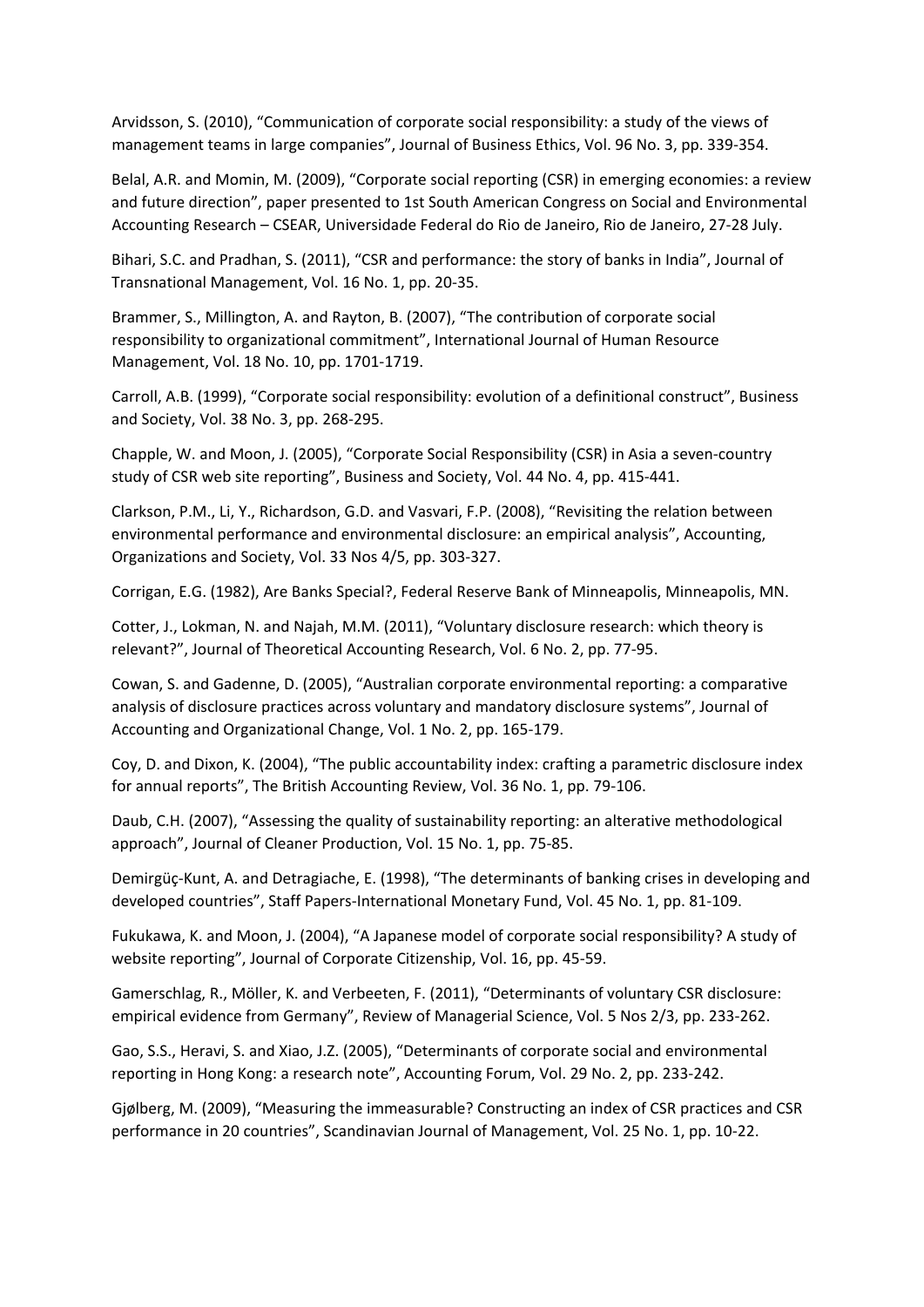Guthrie, J. and Abeysekera, I. (2006), "Content analysis of social, environmental reporting: what is new?", Journal of Human Resource Costing and Accounting, Vol. 10 No. 2, pp. 114‐126.

Guthrie, J. and Farneti, F. (2008), "GRI sustainability reporting by Australian public sector organisations", Public Money and Management, Vol. 28 No. 6, pp. 361‐366.

Heal, G. (2005), "Corporate social responsibility: an economic and financial framework", The Geneva Papers on Risk and Insurance, Vol. 30 No. 3, pp. 387‐409.

Jenkins, R. (2005), "Globalization, corporate social responsibility and poverty", International Affairs, Vol. 81 No. 3, pp. 525‐540.

Karake, Z.A. (1998), "An examination of the impact of organisational downsizing and discrimination activities on corporate social responsibility as measured by a company's reputation index", Management Decision, Vol. 36 No. 3, pp. 206‐216.

Kobrin, S.J. (2009), "Private political authority and public responsibility: transnational politics, transnational firms, and human rights", Business Ethics Quarterly, Vol. 19 No. 3, pp. 349‐374.

KPMG (2011), KPMG International Survey of Corporate Responsibility Reporting 2011, KPMG.

Lee, M.D.P. (2011), "Configuration of external influences: the combined effects of institutions and stakeholders on corporate social responsibility strategies", Journal of Business Ethics, Vol. 102 No. 2, pp. 281‐298.

Levine, R. and Zervos, S. (1998), "Stock markets, banks, and economic growth", American Economic Review, Vol. 88 No. 3, pp. 537‐558.

Matani, A.G. and Ahuja, V.N. (2010), "Corporate social responsibility towards environment protection in India economy", Everyman's Science, Vol. 45 No. 1, pp. 37‐41.

Midttun, A., Gautesen, K. and Gjølberg, M. (2006), "The political economy of CSR in Western Europe",

Corporate Governance, Vol. 6 No. 4, pp. 369‐385. NAB (2012), CSR Report, National Australis Bank, Melbourne.

OECD (2004), OECD Principles of Corporate Governance, OECD, Paris.

OECD (2009), Overview of Selected Initiatives and Instruments Relevant to Corporate Social Responsibility, OECD, Paris.

OECD (2010), OECD Guidelines for Multinational Enterprises, OECD, Paris.

Orlitzky, M., Schmidt, F.L. and Rynes, S.L. (2003), "Corporate social and financial performance: a meta‐analysis", Organisational Studies, Vol. 24 No. 3, pp. 403‐441.

Parker, L.D. (2005), "Social and environmental accountability research: a view from the commentary box", Accounting, Auditing and Accountability Journal, Vol. 18 No. 6, pp. 842‐860.

Parker, L.D. (2010), "Twenty‐one years of social and environmental accountability research: a coming of age", Accounting Forum, Vol. 35 No. 1, pp. 1‐10.

Scholtens, B. (2009), "Corporate social responsibility in the international banking industry", Journal of Business Ethics, Vol. 86 No. 2, pp. 159‐175.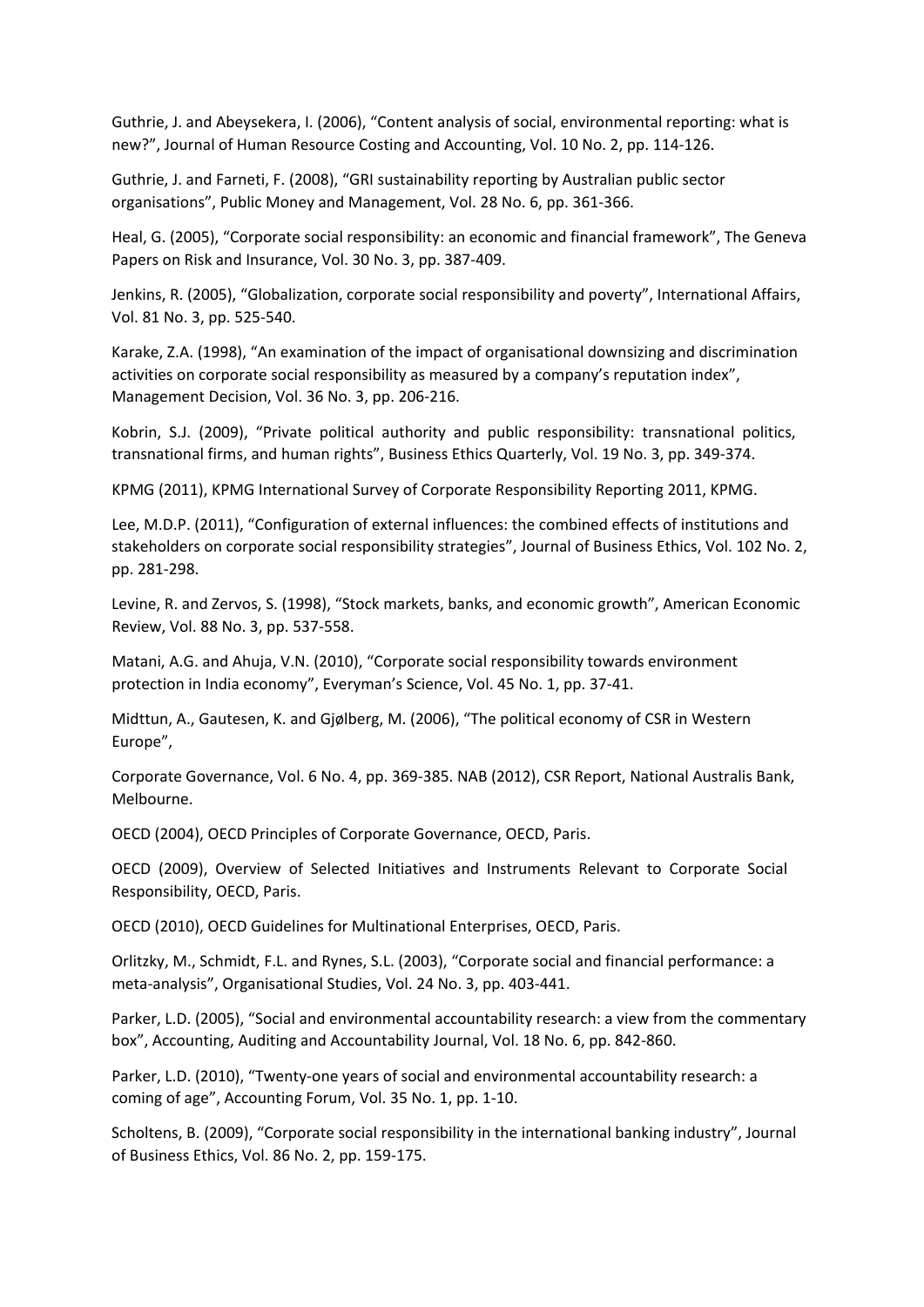Scholtens, B. (2011), "Corporate social responsibility in the international insurance industry", Sustainable Development, Vol. 19 No. 2, pp. 143‐156.

Thomson, D. and Jain, A. (2006), "The evolution of CSR reporting: a comparison of Westpac and National Australia Bank", paper presented to ICCB 2006, Leura, 20‐23 September.

Thomson, D. and Jain, A. (2010), "Corporate social responsibility reporting: a business strategy by Australian Banks?", Corporate Ownership and Control, Vol. 7 No. 4, pp. 213‐227.

Tilt, C.A. (2001), "The content and disclosure of Australian corporate environmental policies", Accounting, Auditing and Accountability Journal, Vol. 14 No. 2, pp. 190‐212.

Van Marrewijk, M. (2003), "Concepts and definitions of CSR and corporate sustainability: between agency and communion", Journal of Business Ethics, Vol. 44 Nos 2/3, pp. 95‐108.

Ward, H. (2004), Public Sector Roles in Strengthening Corporate Social Responsibility: Taking Stock, The World Bank, Corporate Social Practice Group.

Westpac (2012), CSR Report, Westpac Banking Corporation, Melbourne.

Yongvanich, K. and Guthrie, J. (2005), "Extended performance reporting: an examination of the Australian mining industry", Accounting Forum, Vol. 29 No. 1, pp. 103‐119.

#### Appendix

CSR disclosure assessment framework – disclosure indicators in each main grouping

- 1. Ethical Standards (6)
	- Signatory to ICC Business Charter for Sustainable Development;
	- Signatory to UNEP Finance Initiative;
	- Signatory to UN Principals for Responsible Investment;
	- Signatory to Equator Principles;
	- Signatory to UN Global Compact; and
	- OECD Guidelines for Multinational Enterprises.
- 2. CSR Reporting (7)
	- Annual CSR Report;
	- Interim CSR Report;
	- Other Regular CSR Updates;
	- Global Reporting Initiative G3 (Financial Services);
	- AA1000AS Assurance Standard;
	- External Assurance of CSR Reporting; and
	- Community Investment Reporting Audit.
- 3. Environment (5)
	- Certified Environmental Management System (ISO 14001);
	- Environmental Policy;
	- Quantitative Environmental Management Targets;
	- Transparency of Environmental Performance; and
	- Environmental Risk Management in Lending Policy.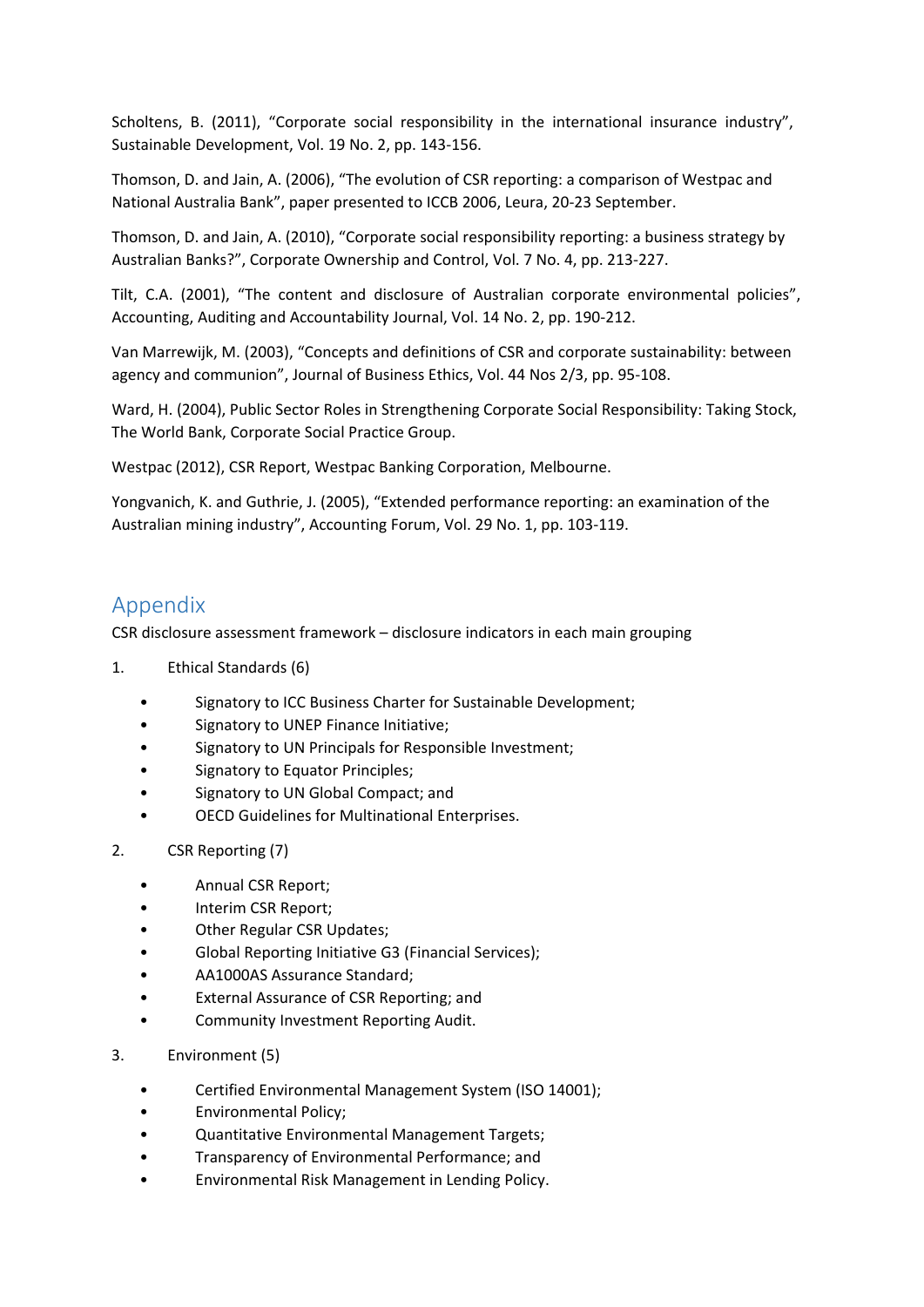#### 4. Products (12)

- Socially Responsible Investment Products;
- Disclosure of SRI Funds as per cent Total FUM;
- Socially Responsible Savings Products;
- Sustainable Financing;
- Microcredit;
- Environmental Advice Services;
- Climate Products;
- Participation in Environmental Markets;
- Socially Responsible Lending;
- Socially Responsible Lending Charter;
- Exclusion of Specific Sectors; and
- Position Statements for Specific Sectors.

#### 5. Community (10)

- Sponsoring & Charitable Donations;
- Target for \$ Community Investment;
- Community Involvement;
- Community Consultation;
- Sustainability Advocacy;
- Paid Employee Volunteering;
- Financial Literacy Programmes;
- Financial Inclusion Programmes;
- Independent Financial Counselling; and
- Indigenous Reconciliation Action Plan.

#### 6. Employees (12)

- Training and Education;
- Leadership Training Programmes;
- Women as per cent Management Target;
- Women as per cent Management Target Achieved;
- EOWA Employer of Choice;
- Disability Anti‐Discrimination Programmes;
- Mature Age Employment Plan;
- Indigenous Employment Programmes;
- Work/Life Balance Policies;
- Employee Health Programmes;
- Diversity Programmes; and
- Feedback from Employees.

#### 7. Supply Chain (5)

- Sustainable Supply Chain Policy;
- Sustainability Requirements in New Tenders;
- Supplier Sustainability Self‐assessment Tool;
- Supplier Sustainability Audits; and
- Human Rights Included in Supply Chain Policy.